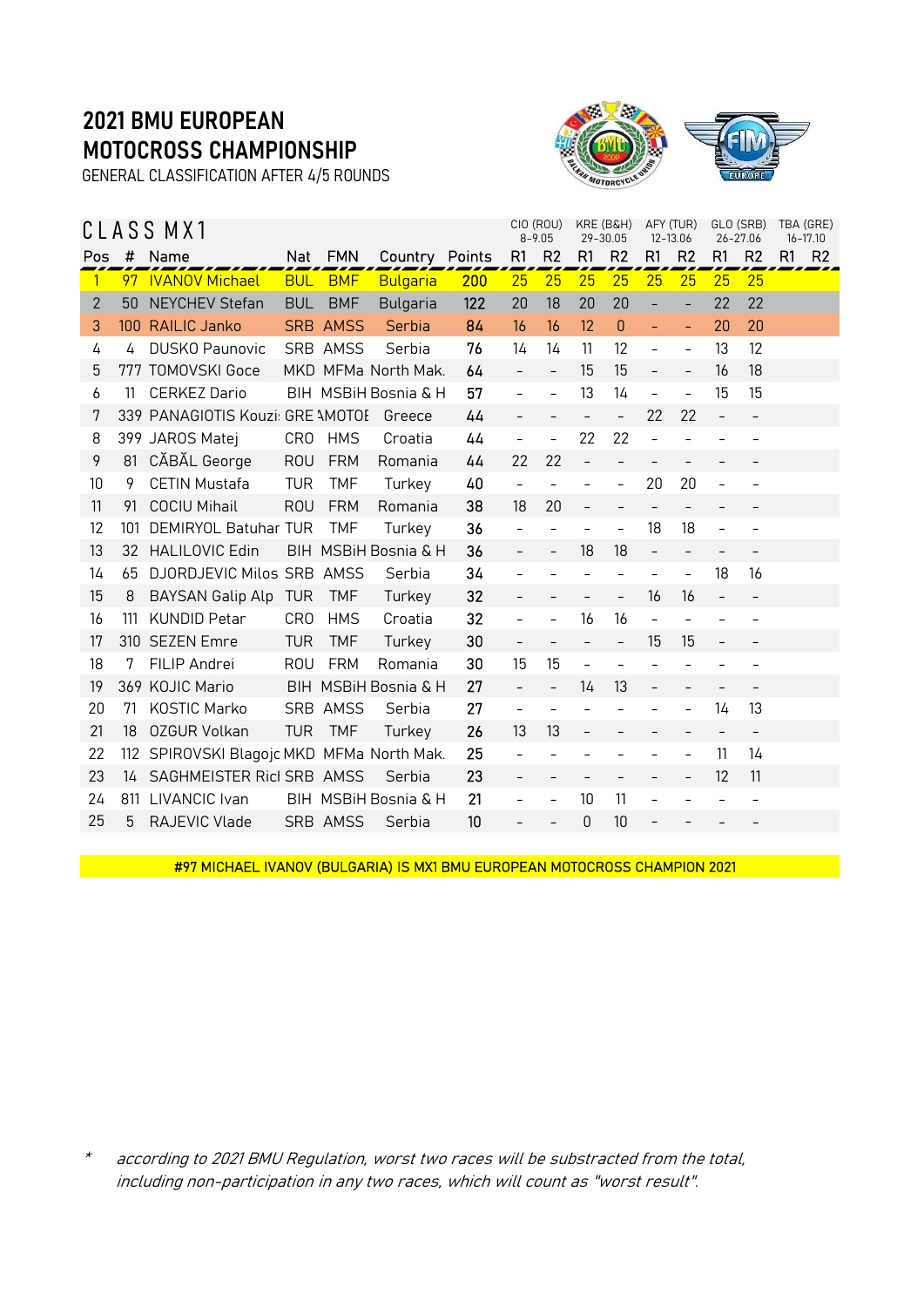GENERAL CLASSIFICATION AFTER 4/5 ROUNDS



|              |     | CLASS MX2                     |            |                   | PAGE 1                |     |                          | CIO (ROU)<br>$8 - 9.05$  | KRE (B&H)<br>29-30.05    |                          |                          | AFY (TUR)<br>12-13.06    |                          | GLO (SRB)<br>26-27.06    | TBA (GRE)<br>$16 - 17.10$ |                |
|--------------|-----|-------------------------------|------------|-------------------|-----------------------|-----|--------------------------|--------------------------|--------------------------|--------------------------|--------------------------|--------------------------|--------------------------|--------------------------|---------------------------|----------------|
| Pos          | #   | Name                          |            | Nat FMN           | <b>Country Points</b> |     | R <sub>1</sub>           | R <sub>2</sub>           | R1                       | R <sub>2</sub>           | R1                       | R <sub>2</sub>           | R1                       | R <sub>2</sub>           | R <sub>1</sub>            | R <sub>2</sub> |
| $\vert$      |     | 92 NEYCHEV Viktor             | <b>BUL</b> | <b>BMF</b>        | <b>Bulgaria</b>       | 165 | 20                       | 16                       | 22                       | 25                       | 22                       | 20                       | 18                       | 22                       |                           |                |
| $\mathbf{2}$ |     | 411 TOMPA Robert              | <b>ROU</b> | <b>FRM</b>        | Romania               | 150 | 25                       | 25                       |                          | $\overline{\phantom{0}}$ | 25                       | 25                       | 25                       | 25                       |                           |                |
| 3            |     | 936 EROSS Koppany             | <b>ROU</b> | <b>FRM</b>        | Romania               | 140 | 18                       | 18                       | 16                       | 22                       | 16                       | 15                       | 20                       | 15                       |                           |                |
| 4            | 51  | PETKOV Kristian               | <b>BUL</b> | <b>BMF</b>        | Bulgaria              | 127 | 16                       | 11                       | 18                       | 20                       | 15                       | 16                       | 13                       | 18                       |                           |                |
| 5            | 64  | MALINOV Nikolay               | <b>BUL</b> | <b>BMF</b>        | Bulgaria              | 109 | 22                       | 22                       | 25                       | 5                        | $\overline{\phantom{a}}$ | $\overline{\phantom{a}}$ | 15                       | 20                       |                           |                |
| 6            | 49  | <b>KANAKIS Mario</b>          | <b>BUL</b> | <b>BMF</b>        | Bulgaria              | 105 | 13                       | 14                       | $\blacksquare$           | $\frac{1}{2}$            | 20                       | 22                       | 22                       | 14                       |                           |                |
| 7            | 4   | HĂBEANU Dennis                | <b>ROU</b> | <b>FRM</b>        | Romania               | 91  | 9                        | 10                       | 13                       | 13                       | 14                       | 14                       | 10                       | 8                        |                           |                |
| 8            | 110 | ORDOG Zoltan                  | <b>ROU</b> | <b>FRM</b>        | Romania               | 88  | 12                       | 15                       | 15                       | 18                       | $\overline{\phantom{0}}$ | $\overline{\phantom{0}}$ | 16                       | 12                       |                           |                |
| 9            | 24  | <b>GEORGIEV Hristian BUL</b>  |            | <b>BMF</b>        | Bulgaria              | 60  | $\bar{\phantom{a}}$      | $\overline{\phantom{a}}$ | 20                       | 4                        | 18                       | 18                       |                          |                          |                           |                |
| 10           | 119 | CESKO Mark                    |            | SRB AMSS          | Serbia                | 54  | $\overline{\phantom{0}}$ | $\overline{\phantom{a}}$ | 14                       | 15                       | $\overline{\phantom{0}}$ | $\overline{\phantom{a}}$ | 12                       | 13                       |                           |                |
| 11           |     | 114 BĂNCILĂ Ștefania ROU      |            | <b>FRM</b>        | Romania               | 53  | $\overline{\phantom{0}}$ | $\overline{a}$           | 9                        | 11                       | 11                       | 11                       | 8                        | 3                        |                           |                |
| 12           |     | 42 VUK Dramanac               |            | SRB AMSS          | Serbia                | 49  | 2                        | 3                        | 11                       | 3                        | 12                       | 12                       | 2                        | 4                        |                           |                |
| 13           |     | 529 JABLANOVIC Vuka: SRB AMSS |            |                   | Serbia                | 49  | 3                        | 5                        | 3                        | 16                       | $\overline{\phantom{0}}$ | $\overline{\phantom{0}}$ | 11                       | 11                       |                           |                |
| 14           |     | 32 RUSU Victor                | <b>ROU</b> | <b>FRM</b>        | Romania               | 44  | 7                        | 7                        | 12                       | 12                       | $\overline{a}$           | $\frac{1}{2}$            | 1                        | 5                        |                           |                |
| 15           |     | 194 TĂTARU Arthur             | <b>ROU</b> | <b>FRM</b>        | Romania               | 40  | 11                       | 13                       | $\qquad \qquad -$        |                          | $\qquad \qquad -$        | $\qquad \qquad -$        | 7                        | 9                        |                           |                |
| 16           |     | 170 POPOVICI Marius           | <b>ROU</b> | <b>FRM</b>        | Romania               | 35  | 15                       | 20                       | $\bar{ }$                |                          |                          |                          |                          | $\overline{\phantom{a}}$ |                           |                |
| 17           |     | 46 ZOKOV Radoslav             | <b>BUL</b> | <b>BMF</b>        | Bulgaria              | 30  | $\qquad \qquad -$        | $\overline{\phantom{0}}$ | $\overline{\phantom{a}}$ | $\qquad \qquad -$        |                          | $\overline{\phantom{0}}$ | 14                       | 16                       |                           |                |
| 18           | 111 | <b>SENKALAYCI Emir TUR</b>    |            | <b>TMF</b>        | Turkey                | 28  | 1                        | 1                        | $\overline{\phantom{a}}$ | $\overline{\phantom{0}}$ | 13                       | 13                       |                          | $\overline{\phantom{a}}$ |                           |                |
| 19           | 121 | <b>RIBIC Mia</b>              | <b>CRO</b> | <b>HMS</b>        | Croatia               | 26  | $\qquad \qquad -$        | $\overline{\phantom{a}}$ | 12                       | 14                       | $\overline{\phantom{0}}$ |                          |                          |                          |                           |                |
| 20           |     | 194 IOSIF Petru               | <b>ROU</b> | <b>FRM</b>        | Romania               | 22  | 10                       | 12                       | $\frac{1}{2}$            | $\overline{a}$           | $\overline{a}$           |                          |                          |                          |                           |                |
| 21           |     | 164 DINE Mihai Roman ROU      |            | <b>FRM</b>        | Romania               | 21  | 4                        | 2                        | 7                        | 8                        | $\bar{ }$                |                          |                          |                          |                           |                |
| 22           | 11  | KAHVECIOGLU Ata TUR           |            | <b>TMF</b>        | Turkey                | 20  | $\overline{a}$           | $\overline{\phantom{0}}$ | $\overline{\phantom{a}}$ | $\frac{1}{2}$            | 10                       | 10                       | $\overline{a}$           | $\overline{\phantom{a}}$ |                           |                |
| 23           | 17  | <b>VIDAK Teo</b>              |            |                   | BIH MSBiH Bosnia & H  | 18  | $\equiv$                 | $\bar{\phantom{a}}$      | 8                        | 10                       | $\qquad \qquad -$        | $\overline{\phantom{0}}$ |                          |                          |                           |                |
| 24           | 41  | <b>UCUM Omer</b>              | <b>TUR</b> | <b>TMF</b>        | Turkey                | 16  | $\overline{\phantom{0}}$ | $\qquad \qquad -$        | $\overline{\phantom{a}}$ | $\overline{a}$           | 8                        | 8                        | $\overline{\phantom{a}}$ | $\overline{\phantom{a}}$ |                           |                |
| 25           | 71  | PETROVIC Nenad                |            | SRB AMSS          | Serbia                | 15  | $\overline{\phantom{0}}$ |                          |                          |                          |                          |                          | 5                        | 10                       |                           |                |
| 26           | 141 | <b>GANOTIS Dimitris</b>       |            | <b>GRE AMOTOE</b> | Greece                | 15  | 6                        | 9                        | $\frac{1}{2}$            |                          | $\overline{a}$           | $\overline{a}$           | 9                        | 6                        |                           |                |
| 27           |     | 332 STREJUȚ Horia             | <b>ROU</b> | <b>FRM</b>        | Romania               | 15  | 6                        | 9                        | $\qquad \qquad -$        |                          | -                        | $\qquad \qquad -$        |                          |                          |                           |                |
| 28           |     | 112 DOGANAY Dogukar TUR       |            | <b>TMF</b>        | Turkey                | 14  | 0                        | 0                        |                          |                          | 5                        | 9                        |                          |                          |                           |                |
| 29           |     | 148 AYKUT Furkan              | TUR        | TMF               | Turkey                | 14  | $\sim$                   |                          |                          | $\overline{\phantom{m}}$ | 7                        | 7                        |                          |                          |                           |                |
| 30           |     | 191 VIDOVIC David             |            |                   | BIH MSBIH Bosnia & H  | 14  |                          |                          | 5                        | 9                        |                          |                          |                          |                          |                           |                |
| 31           |     | 197 ANESTIS Rados             |            | <b>GRE \MOTOE</b> | Greece                | 14  | 14                       | $\mathsf 0$              | $\overline{\phantom{0}}$ |                          |                          |                          |                          |                          |                           |                |
| 32           |     | 28 VUKAJLOVIC Milan SRB AMSS  |            |                   | Serbia                | 13  | 0                        | $\mathsf 0$              | $\qquad \qquad -$        |                          |                          |                          | 6                        | 7                        |                           |                |
| 33           |     | 128 GAJIC Sasa                |            |                   | BIH MSBiH Bosnia & H  | 13  |                          | $\qquad \qquad -$        | 6                        | 7                        |                          |                          |                          |                          |                           |                |
| 34           |     | 919 BURAK Arli                | <b>TUR</b> | <b>TMF</b>        | Turkey                | 12  |                          | $\overline{\phantom{0}}$ | $\overline{\phantom{0}}$ |                          | 6                        | 6                        |                          |                          |                           |                |
| 35           |     | 14 DĂUS Dacian                | ROU        | <b>FRM</b>        | Romania               | 12  | 8                        | 4                        |                          |                          |                          |                          |                          |                          |                           |                |
| 36           |     | 144 NOVOIDARSCHII N. MDA FMRM |            |                   | Moldova               | 11  | 5                        | 6                        |                          |                          | <sup>-</sup>             |                          |                          |                          |                           |                |
| 37           |     | 77 RAJEVIC Petar              |            | SRB AMSS          | Serbia                | 10  |                          | $\overline{\phantom{0}}$ | 4                        | 6                        |                          |                          |                          |                          |                           |                |
| 38           |     | 74 KOCAKAYA Berkay TUR        |            | <b>TMF</b>        | Turkey                | 9   |                          |                          |                          |                          | 4                        | 5                        |                          |                          |                           |                |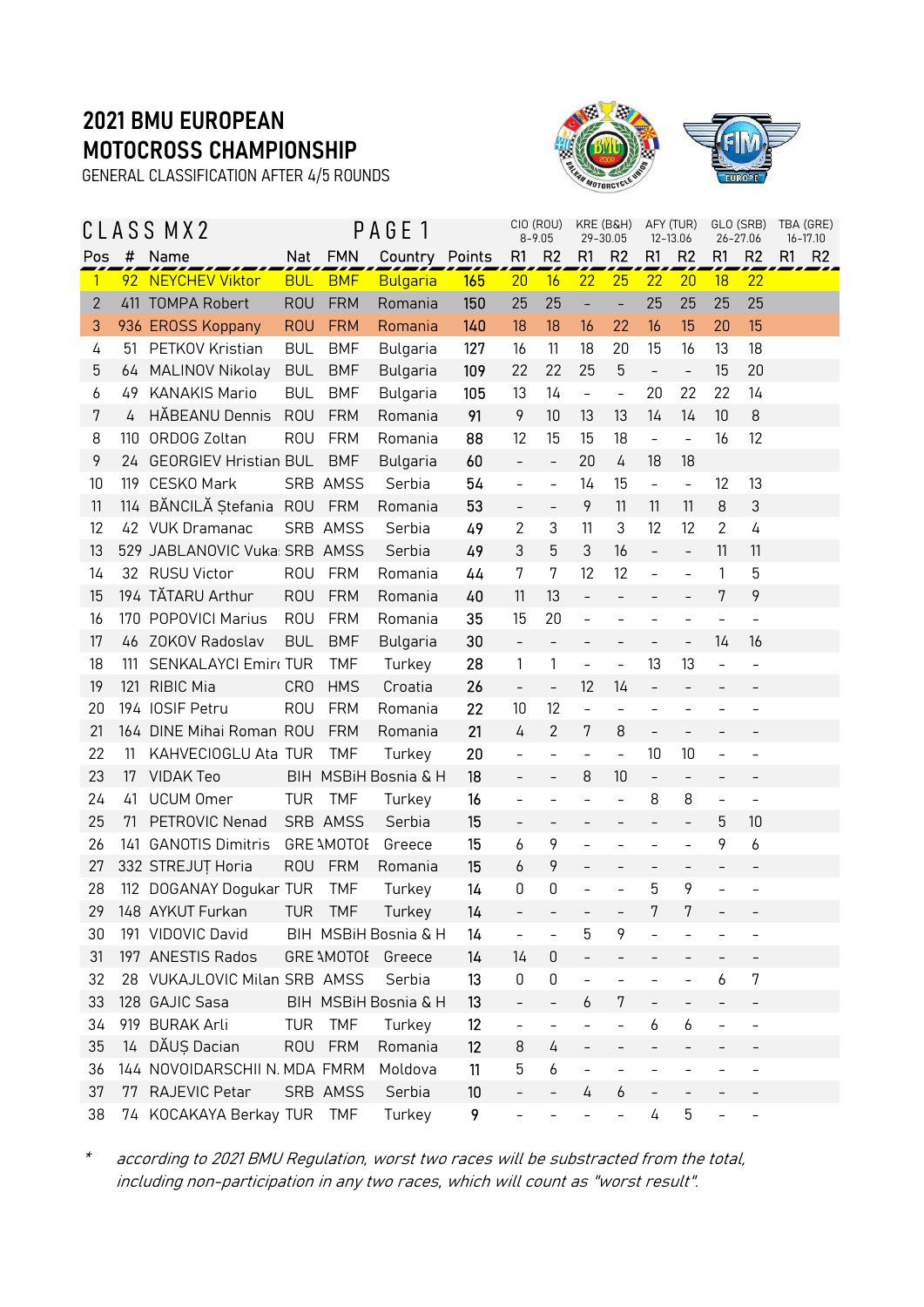GENERAL CLASSIFICATION AFTER 4/5 ROUNDS



|                |    | CLASS MX2                    |            |                 | PAGE <sub>2</sub>    |                |                          | CIO (ROU)<br>$8 - 9.05$  | KRE (B&H)<br>29-30.05    |                          | AFY (TUR)<br>12-13.06    |                          |                          | GLO (SRB)<br>$26 - 27.06$ |    | TBA (GRE)<br>$16 - 17.10$ |
|----------------|----|------------------------------|------------|-----------------|----------------------|----------------|--------------------------|--------------------------|--------------------------|--------------------------|--------------------------|--------------------------|--------------------------|---------------------------|----|---------------------------|
| Pos            | #  | Name                         | <b>Nat</b> | <b>FMN</b>      | Country Points       |                | R1                       | R <sub>2</sub>           | R <sub>1</sub>           | R <sub>2</sub>           | R1                       | R <sub>2</sub>           | R1                       | R <sub>2</sub>            | R1 | R <sub>2</sub>            |
| $\overline{1}$ |    | 92 NEYCHEV Viktor            | <b>BUL</b> | <b>BMF</b>      | <b>Bulgaria</b>      | 165            | 20                       | 16                       | 22                       | 25                       | 22                       | 20                       | 18                       | $\overline{22}$           |    |                           |
| $\overline{2}$ |    | 411 TOMPA Robert             | <b>ROU</b> | <b>FRM</b>      | Romania              | 150            | 25                       | 25                       |                          | $\blacksquare$           | 25                       | 25                       | 25                       | 25                        |    |                           |
| 3              |    | 936 EROSS Koppany            | <b>ROU</b> | <b>FRM</b>      | Romania              | 140            | 18                       | 18                       | 16                       | 22                       | 16                       | 15                       | 20                       | 15                        |    |                           |
|                |    |                              |            |                 |                      |                |                          |                          |                          |                          |                          |                          |                          |                           |    |                           |
| 39             | 10 | <b>BAYRAKTAR Bugra TUR</b>   |            | <b>TMF</b>      | Turkey               | 9              | $\overline{a}$           |                          |                          |                          | 9                        | 0                        | $\boldsymbol{0}$         | $\boldsymbol{0}$          |    |                           |
| 40             |    | 255 GOLOVICICHIN M. MDA FMRM |            |                 | Moldova              | 8              | 0                        | 8                        |                          |                          | $\overline{a}$           |                          |                          | $\overline{a}$            |    |                           |
| 41             |    | 86 DURSUNKAYA Tugr TUR       |            | <b>TMF</b>      | Turkey               | 7              | $\overline{a}$           | $\overline{\phantom{0}}$ |                          | $\overline{\phantom{0}}$ | 3                        | 4                        | $\overline{\phantom{a}}$ | $\overline{\phantom{0}}$  |    |                           |
| 42             |    | 222 COJANU Aida              | <b>ROU</b> | <b>FRM</b>      | Romania              | 5              |                          |                          |                          |                          | $\overline{a}$           | $\overline{a}$           | 3                        | $\overline{2}$            |    |                           |
| 43             | 3  | KALAMKOVIC Stral SRB AMSS    |            |                 | Serbia               | 4              | $\overline{\phantom{0}}$ |                          |                          | -                        | $\overline{\phantom{a}}$ | $\qquad \qquad -$        | 4                        | $\boldsymbol{0}$          |    |                           |
| 44             | 60 | <b>ULUSAN Akli</b>           | <b>TUR</b> | <b>TMF</b>      | Turkey               | 3              |                          |                          |                          |                          | 0                        | 3                        |                          | $\overline{a}$            |    |                           |
| 45             |    | 22 TURAN Orkun               | <b>TUR</b> | <b>TMF</b>      | Turkey               | 3              |                          |                          |                          |                          | 1                        | $\overline{2}$           | $\overline{a}$           |                           |    |                           |
| 46             |    | 301 SELEK Yigit Ali          | <b>TUR</b> | <b>TMF</b>      | Turkey               | $\overline{2}$ |                          |                          |                          |                          | $\overline{2}$           | 0                        | $\frac{1}{2}$            | $\overline{a}$            |    |                           |
| 47             | 94 | CETINDAG Aras Ef  TUR        |            | <b>TMF</b>      | Turkey               | 1              |                          |                          |                          | $\overline{\phantom{0}}$ | $\mathbf 0$              | $\mathbf{1}$             | $\overline{\phantom{a}}$ | $\qquad \qquad -$         |    |                           |
| 48             | 7  | RAKIC Dusan                  |            | SRB AMSS        | Serbia               | $\mathbf 0$    |                          |                          |                          |                          | $\overline{a}$           | $\overline{a}$           | 0                        | 0                         |    |                           |
| 49             | 37 | DEBELJACKI Zarkc SRB AMSS    |            |                 | Serbia               | 0              |                          |                          |                          |                          |                          | $\overline{\phantom{0}}$ | 0                        | $\boldsymbol{0}$          |    |                           |
| 50             | 36 | <b>RAMIC Branislav</b>       |            | SRB AMSS        | Serbia               | 0              |                          |                          |                          |                          |                          | $\overline{a}$           | 0                        | 0                         |    |                           |
| 51             | 11 | KUZMAN Relja                 |            | SRB AMSS        | Serbia               | 0              | $\overline{\phantom{0}}$ | $\overline{\phantom{0}}$ |                          |                          | $\overline{\phantom{a}}$ | $\overline{\phantom{a}}$ | 0                        | $\boldsymbol{0}$          |    |                           |
| 52             | 15 | KUZMAN Fedja                 |            | SRB AMSS        | Serbia               | 0              |                          |                          |                          |                          | $\overline{a}$           | $\overline{a}$           | 0                        | 0                         |    |                           |
| 53             |    | 35 YILDIRIM Aras Efe TUR     |            | <b>TMF</b>      | Turkey               | $\pmb{0}$      |                          |                          |                          |                          | $\overline{0}$           | 0                        | $\overline{a}$           |                           |    |                           |
| 54             |    | 53 SEYMENOGLU Seyr TUR       |            | <b>TMF</b>      | Turkey               | 0              |                          |                          |                          |                          | 0                        | 0                        | $\overline{a}$           |                           |    |                           |
| 55             |    | 145 KABLAN Bedray            | <b>TUR</b> | <b>TMF</b>      | Turkey               | 0              | $\overline{\phantom{0}}$ |                          |                          | $\overline{\phantom{0}}$ | 0                        | 0                        | $\overline{\phantom{0}}$ |                           |    |                           |
| 56             |    | 224 YUCEL Omer Kaan TUR      |            | <b>TMF</b>      | Turkey               | 0              |                          |                          |                          | $\overline{a}$           | 0                        | 0                        |                          | $\overline{a}$            |    |                           |
| 57             | 99 | <b>KURAL Derim</b>           | <b>TUR</b> | <b>TMF</b>      | Turkey               | $\pmb{0}$      |                          |                          |                          | $\overline{a}$           | $\mathbf 0$              | 0                        | $\overline{a}$           |                           |    |                           |
| 58             |    | 158 GURUR Beytullah          | <b>TUR</b> | <b>TMF</b>      | Turkey               | 0              |                          |                          |                          |                          | 0                        | 0                        |                          |                           |    |                           |
| 59             |    | 28 TEKER Salih Yigit         | <b>TUR</b> | <b>TMF</b>      | Turkey               | $\pmb{0}$      | $\overline{\phantom{0}}$ | $\overline{\phantom{a}}$ |                          | $\qquad \qquad -$        | $\theta$                 | 0                        | $\overline{\phantom{0}}$ |                           |    |                           |
| 60             | 24 | <b>TATLI Muhhamed</b>        | <b>TUR</b> | <b>TMF</b>      | Turkey               | 0              | $\overline{a}$           | $\overline{\phantom{a}}$ |                          | $\overline{a}$           | 0                        | 0                        |                          | $\overline{a}$            |    |                           |
| 61             | 12 | <b>DOBRA David</b>           | <b>ROU</b> | <b>FRM</b>      | Romania              | 0              | 0                        | 0                        |                          |                          | $\overline{\phantom{0}}$ |                          |                          |                           |    |                           |
| 62             | 58 | <b>PANDELE Alin</b>          | <b>ROU</b> | <b>FRM</b>      | Romania              | 0              | 0                        | 0                        |                          |                          |                          |                          |                          |                           |    |                           |
| 63             |    | 666 GOROVENCO Alexa MDA FMRM |            |                 | Moldova              | 0              | 0                        | 0                        | $\overline{\phantom{0}}$ |                          |                          |                          |                          |                           |    |                           |
| 64             |    | 525 LEVITCHI Artur           |            | <b>MDA FMRM</b> | Moldova              | 0              | 0                        | 0                        |                          |                          |                          |                          |                          |                           |    |                           |
| 65             |    | 123 VIDAK Ivano              |            |                 | BIH MSBiH Bosnia & H | 0              |                          |                          | 0                        | 0                        |                          |                          |                          |                           |    |                           |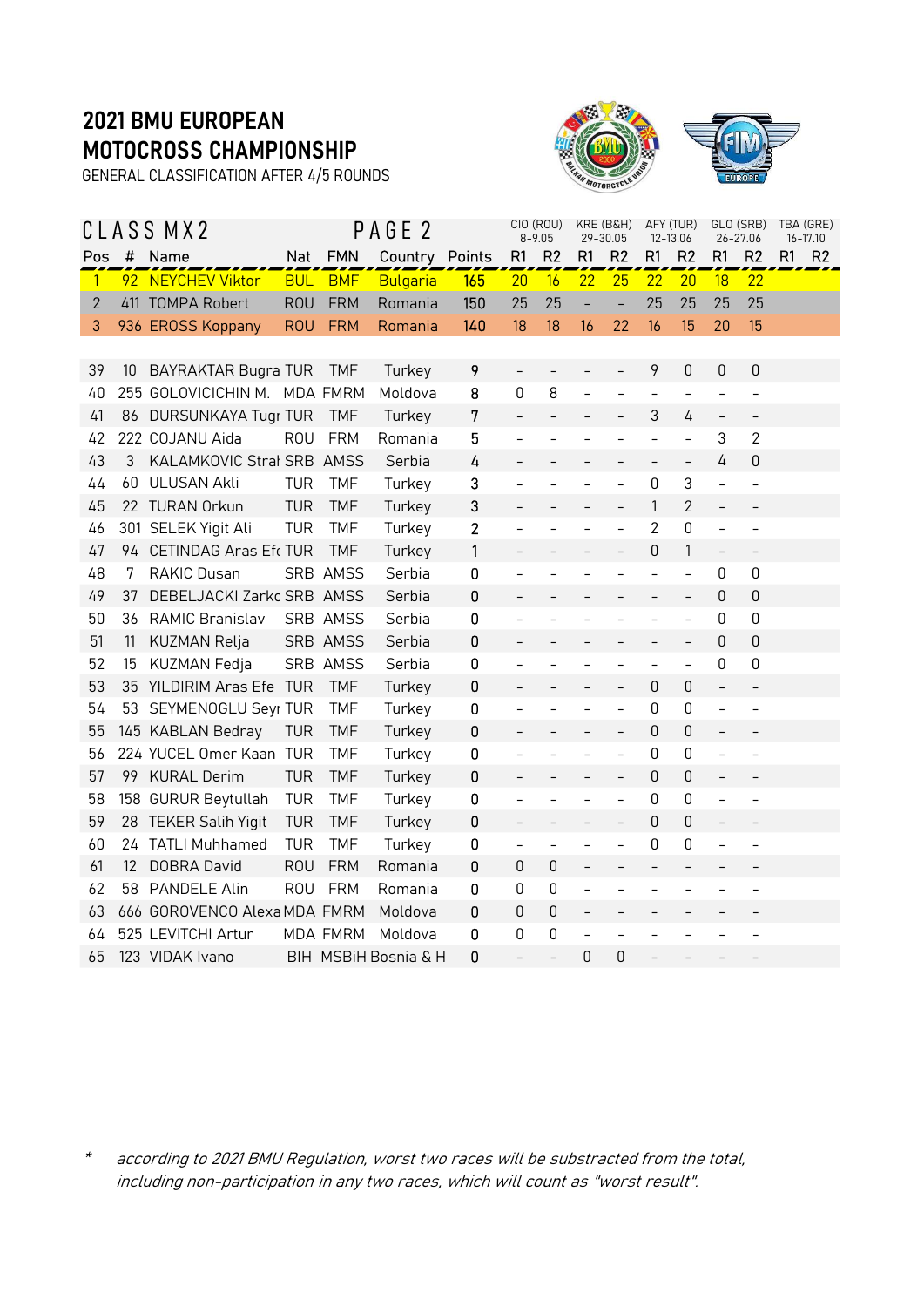GENERAL CLASSIFICATION AFTER 4/5 ROUNDS



|              |                   | CLASS MX2 JUNIOR              |            |                   | PAGE 1          |            |                          | CIO (ROU)<br>$8 - 9.05$   | KRE (B&H)<br>29-30.05    |                          | AFY (TUR)                | 12-13.06                 | GLO (SRB)                | 26-27.06                 | TBA (GRE)<br>$16 - 17.10$ |
|--------------|-------------------|-------------------------------|------------|-------------------|-----------------|------------|--------------------------|---------------------------|--------------------------|--------------------------|--------------------------|--------------------------|--------------------------|--------------------------|---------------------------|
| Pos          | #                 | Name                          | Nat        | <b>FMN</b>        | Country Points  |            | R1                       | R <sub>2</sub>            | R1                       | R <sub>2</sub>           | R1                       | R <sub>2</sub>           | R <sub>1</sub>           | R <sub>2</sub>           | R1<br>R <sub>2</sub>      |
| $\mathbf{1}$ |                   | 92 NEYCHEV Viktor             | <b>BUL</b> | <b>BMF</b>        | <b>Bulgaria</b> | <b>179</b> | 22                       | 18                        | 22                       | 25                       | 25                       | 22                       | 20                       | 25                       |                           |
| 2            |                   | 936 EROSS Koppany             | <b>ROU</b> | <b>FRM</b>        | Romania         | 158        | 20                       | 20                        | 18                       | 22                       | 18                       | 18                       | 22                       | 20                       |                           |
| 3            |                   | 64 MALINOV Nikolay            | <b>BUL</b> | <b>BMF</b>        | <b>Bulgaria</b> | 125        | 25                       | 25                        | 25                       | 12                       | $\Box$                   | $\equiv$                 | 16                       | 22                       |                           |
| 4            | 49                | <b>KANAKIS Mario</b>          | <b>BUL</b> | <b>BMF</b>        | Bulgaria        | 121        | 16                       | 15                        | $\blacksquare$           | $\equiv$                 | 22                       | 25                       | 25                       | 18                       |                           |
| 5            | 4                 | HĂBEANU Dennis                | <b>ROU</b> | <b>FRM</b>        | Romania         | 121        | 14                       | 14                        | 15                       | 16                       | 16                       | 16                       | 15                       | 15                       |                           |
| 6            | 110               | ORDOG Zoltan                  | <b>ROU</b> | <b>FRM</b>        | Romania         | 101        | 15                       | 16                        | 16                       | 20                       | $\equiv$                 | $\overline{\phantom{a}}$ | 18                       | 16                       |                           |
| 7            |                   | 42 VUK Dramanac               |            | SRB AMSS          | Serbia          | 92         | 9                        | 9                         | 13                       | 10                       | 15                       | 15                       | 10                       | 11                       |                           |
| 8            |                   | 32 RUSU Victor                | <b>ROU</b> | <b>FRM</b>        | Romania         | 71         | 12                       | 11                        | 12                       | 15                       | $\overline{\phantom{0}}$ | $\overline{\phantom{a}}$ | 9                        | 12                       |                           |
| 9            | 24                | <b>GEORGIEV Hristian BUL</b>  |            | <b>BMF</b>        | Bulgaria        | 71         | $\overline{a}$           | $\frac{1}{2}$             | 20                       | 11                       | 20                       | 20                       | $\overline{a}$           | $\overline{\phantom{a}}$ |                           |
| 10           |                   | 164 DINE Mihai Roman ROU      |            | <b>FRM</b>        | Romania         | 43         | 10                       | 8                         | 11                       | 14                       | $\overline{a}$           |                          |                          | -                        |                           |
| 11           |                   | 170 POPOVICI Marius           | <b>ROU</b> | <b>FRM</b>        | Romania         | 40         | 18                       | 22                        | $\overline{\phantom{a}}$ | $\overline{a}$           | $\overline{a}$           | $\overline{\phantom{a}}$ |                          |                          |                           |
| 12           |                   | 112 DOGANAY Dogukar TUR       |            | <b>TMF</b>        | Turkey          | 32         | 3                        | 6                         | $\overline{\phantom{a}}$ | $\equiv$                 | 10                       | 13                       |                          |                          |                           |
| 13           | 111               | <b>RIBIC Mia</b>              | <b>CRO</b> | <b>HMS</b>        | Croatia         | 32         | $\overline{\phantom{0}}$ | $\qquad \qquad -$         | 14                       | 18                       | $\qquad \qquad -$        | $\qquad \qquad -$        | $\overline{\phantom{0}}$ | $\qquad \qquad -$        |                           |
| 14           | 11                | KAHVECIOGLU Ata TUR           |            | <b>TMF</b>        | Turkey          | 28         | $\overline{\phantom{0}}$ | $\bar{\phantom{a}}$       |                          | $\bar{\phantom{a}}$      | 14                       | 14                       | $\overline{\phantom{0}}$ | $\overline{a}$           |                           |
| 15           |                   | 28 VUKAJLOVIC Milan SRB AMSS  |            |                   | Serbia          | 27         | 0                        | $\mathbf 0$               | $\overline{\phantom{a}}$ | $\qquad \qquad -$        | $\qquad \qquad -$        | $\overline{\phantom{a}}$ | 13                       | 14                       |                           |
| 16           |                   | 141 GANOTIS Dimitris          |            | <b>GRE AMOTOE</b> | Greece          | 27         | $\overline{a}$           |                           |                          |                          | $\overline{\phantom{0}}$ | $\qquad \qquad -$        | 14                       | 13                       |                           |
| 17           |                   | 332 STREJUT Horia             | <b>ROU</b> | <b>FRM</b>        | Romania         | 26         | 13                       | 13                        |                          |                          |                          |                          | $\overline{\phantom{0}}$ | $\qquad \qquad -$        |                           |
| 18           | 41                | <b>UCUM Omer</b>              | <b>TUR</b> | <b>TMF</b>        | Turkey          | 24         | $\overline{a}$           | $\overline{a}$            | $\overline{\phantom{a}}$ | $\equiv$                 | 12                       | 12                       | $\overline{a}$           | $\overline{a}$           |                           |
| 19           | 77                | RAJEVIC Petar                 |            | SRB AMSS          | Serbia          | 23         | $\overline{\phantom{0}}$ | $\bar{\phantom{a}}$       | 10                       | 13                       | $\qquad \qquad -$        | $\overline{\phantom{a}}$ |                          |                          |                           |
| 20           |                   | 148 AYKUT Furkan              | <b>TUR</b> | <b>TMF</b>        | Turkey          | 22         | $\overline{\phantom{0}}$ | $\qquad \qquad -$         | $\overline{\phantom{a}}$ | $\overline{\phantom{0}}$ | 11                       | 11                       | $\overline{\phantom{a}}$ | $\overline{\phantom{a}}$ |                           |
| 21           |                   | 222 COJANU Aida Ioana ROU     |            | <b>FRM</b>        | Romania         | 21         | $\overline{a}$           |                           |                          |                          |                          |                          | 11                       | 10                       |                           |
| 22           |                   | 144 NOVOIDARSCHII N. MDA FMRM |            |                   | Moldova         | 21         | 11                       | 10                        | $\overline{\phantom{a}}$ |                          | $\overline{\phantom{0}}$ |                          |                          | $\overline{a}$           |                           |
| 23           |                   | 255 GOLOVICICHIN M. MDA FMRM  |            |                   | Moldova         | 19         | 7                        | 12                        | $\qquad \qquad -$        | $\overline{a}$           | $\overline{\phantom{0}}$ | $\qquad \qquad -$        | $\overline{a}$           |                          |                           |
| 24           |                   | 94 CETINDAG Ahmet E TUR       |            | <b>TMF</b>        | Turkey          | 17         | $\overline{a}$           |                           |                          |                          | 8                        | 9                        | $\overline{a}$           |                          |                           |
| 25           |                   | 301 SELEK Yigit Ali           | <b>TUR</b> | <b>TMF</b>        | Turkey          | 17         | $\overline{\phantom{0}}$ |                           |                          | $\overline{\phantom{0}}$ | 9                        | 8                        | $\overline{\phantom{0}}$ | $\qquad \qquad -$        |                           |
| 26           | 3                 | KALAMKOVIC Stral SRB AMSS     |            |                   | Serbia          | 16         | $\overline{\phantom{0}}$ |                           |                          |                          | $\overline{a}$           | $\overline{\phantom{a}}$ | 12                       | 4                        |                           |
| 27           | 10                | <b>BAYRAKTAR Bugra TUR</b>    |            | <b>TMF</b>        | Turkey          | 30         | $\overline{\phantom{0}}$ | $\overline{\phantom{0}}$  | $\overline{\phantom{a}}$ | $\qquad \qquad -$        | 13                       | $\overline{2}$           | 7                        | 8                        |                           |
| 28           | $12 \overline{ }$ | DOBRA David                   | <b>ROU</b> | <b>FRM</b>        | Romania         | 15         | 8                        | 7                         |                          |                          |                          |                          |                          |                          |                           |
| 29           |                   | RAKIC Dusan                   |            | SRB AMSS          | Serbia          | 13         |                          |                           |                          | -                        | -                        |                          | 6                        | 7                        |                           |
| 30           |                   | 60 ULUSAN Akli                | <b>TUR</b> | <b>TMF</b>        | Turkey          | 12         |                          |                           |                          |                          | $\overline{2}$           | 10                       |                          | $\overline{\phantom{0}}$ |                           |
| 31           |                   | 145 KABLAN Bedray             | <b>TUR</b> | <b>TMF</b>        | Turkey          | 12         |                          |                           |                          |                          | 7                        | 5                        | $\overline{\phantom{0}}$ | $\overline{\phantom{0}}$ |                           |
| 32           | 37                | DEBELJACKI Zarkc SRB AMSS     |            |                   | Serbia          | 11         | $\overline{\phantom{0}}$ | $\overline{\phantom{0}}$  |                          |                          | $\overline{a}$           | $\overline{\phantom{a}}$ | 5                        | 6                        |                           |
| 33           |                   | 99 KURAL Derin                | <b>TUR</b> | <b>TMF</b>        | Turkey          | 10         |                          |                           |                          |                          | 6                        | 4                        |                          |                          |                           |
| 34           |                   | 666 GOROVENCO Alexa MDA FMRM  |            |                   | Moldova         | 10         | 6                        | 4                         |                          | $\overline{\phantom{0}}$ | $\overline{a}$           | $\overline{\phantom{a}}$ | $\overline{\phantom{0}}$ | $\overline{\phantom{0}}$ |                           |
| 35           | 53                | SEYMENOGLU Seyr TUR           |            | <b>TMF</b>        | Turkey          | 9          |                          | $\bar{ }$                 |                          |                          | 3                        | 6                        | $\qquad \qquad -$        |                          |                           |
| 36           |                   | 58 PANDELE Alin               | <b>ROU</b> | <b>FRM</b>        | Romania         | 9          | 4                        | 5                         |                          |                          |                          |                          |                          | $\overline{a}$           |                           |
| 37           |                   | 36 RAMIC Branislav            |            | SRB AMSS          | Serbia          | 8          | $\overline{\phantom{0}}$ | $\overline{\phantom{0}}$  |                          |                          |                          |                          | 3                        | 5                        |                           |
| 38           |                   | 525 LEVITCHI Artur            |            | MDA FMRM          | Moldova         | 8          | 5                        | $\ensuremath{\mathsf{3}}$ |                          |                          |                          |                          |                          |                          |                           |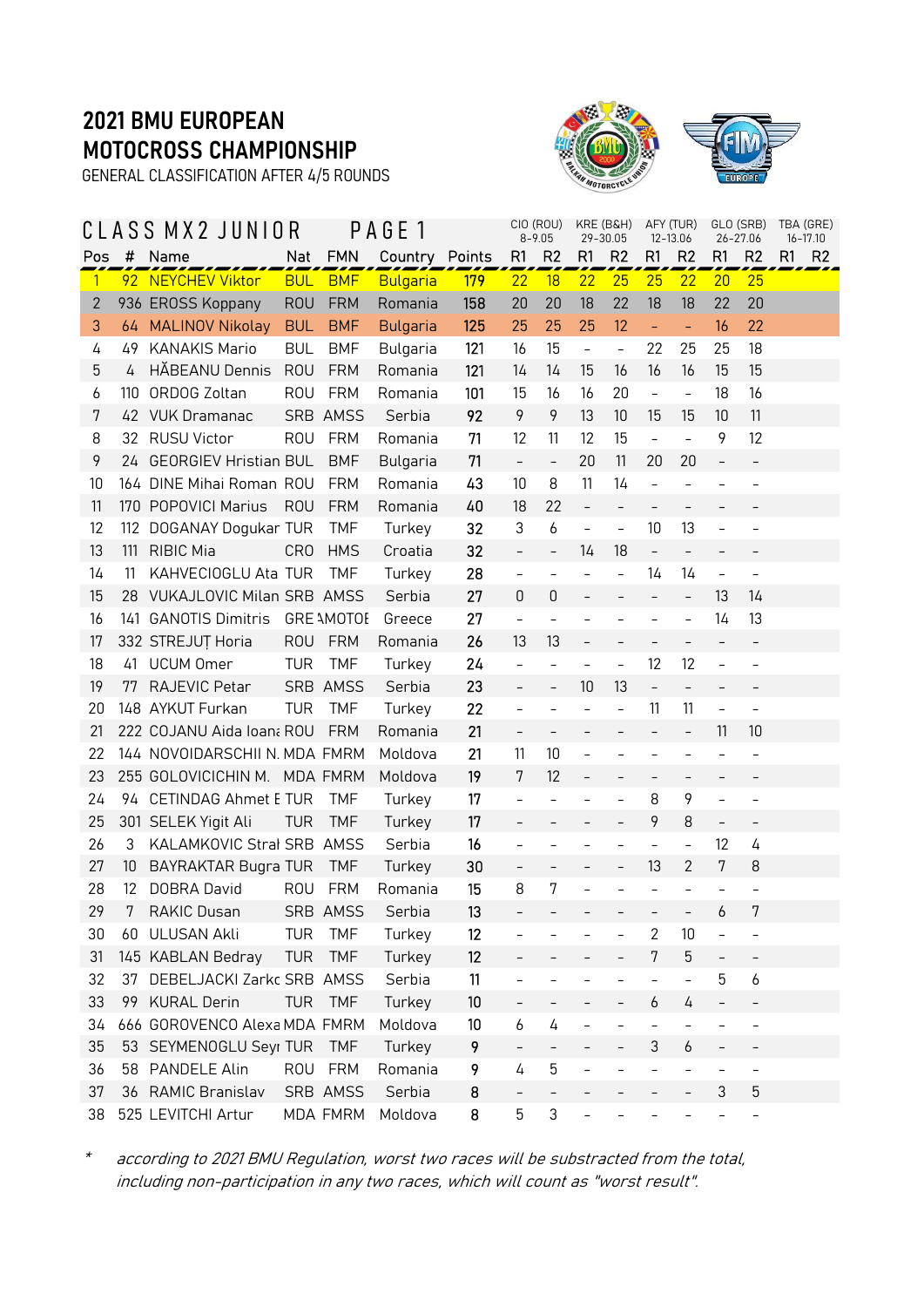GENERAL CLASSIFICATION AFTER 4/5 ROUNDS



|     | CLASS MX2 JUNIOR<br>Name<br># |                          |            |            | PAGE <sub>2</sub>    |                |                | CIO (ROU)<br>$8 - 9.05$ |    | KRE (B&H)<br>29-30.05 |                          | AFY (TUR)<br>12-13.06 |               | GLO (SRB)<br>26-27.06 |    | TBA (GRE)<br>$16 - 17.10$ |
|-----|-------------------------------|--------------------------|------------|------------|----------------------|----------------|----------------|-------------------------|----|-----------------------|--------------------------|-----------------------|---------------|-----------------------|----|---------------------------|
| Pos |                               |                          | Nat        | <b>FMN</b> | Country              | Points         | R <sub>1</sub> | R <sub>2</sub>          | R1 | R <sub>2</sub>        | R1                       | R <sub>2</sub>        | R1            | R <sub>2</sub>        | R1 | R <sub>2</sub>            |
|     |                               | 92 NEYCHEV Viktor        | <b>BUL</b> | <b>BMF</b> | Bulgaria             | 179            | 22             | 18                      | 22 | 25                    | 25                       | 22                    | 20            | 25                    |    |                           |
| 2   |                               | 936 EROSS Koppany        | <b>ROU</b> | <b>FRM</b> | Romania              | 158            | 20             | 20                      | 18 | 22                    | 18                       | 18                    | 22            | -20                   |    |                           |
| 3   |                               | 64 MALINOV Nikolay       | <b>BUL</b> | <b>BMF</b> | <b>Bulgaria</b>      | 125            | 25             | 25                      | 25 | 12                    | ۳                        |                       | 16            | -22                   |    |                           |
|     |                               |                          |            |            |                      |                |                |                         |    |                       |                          |                       |               |                       |    |                           |
| 39  |                               | 35 YILDIRIM Aras Efe TUR |            | <b>TMF</b> | Turkey               | 7              |                |                         |    |                       | 0                        | 7                     |               |                       |    |                           |
| 40  |                               | 158 GURUR Beytullah      | TUR        | <b>TMF</b> | Turkey               | 7              |                |                         |    |                       | 4                        | 3                     |               |                       |    |                           |
| 41  |                               | 224 YUCEL Omer Kaan TUR  |            | <b>TMF</b> | Turkey               | 5              |                |                         |    |                       | 5                        | $\mathbf{0}$          |               |                       |    |                           |
| 42  | -11                           | KUZMAN Relja             |            | SRB AMSS   | Serbia               | 4              |                |                         |    |                       |                          |                       | 4             | $\Omega$              |    |                           |
| 43  | 15                            | KUZMAN Fedja             |            | SRB AMSS   | Serbia               | $\overline{2}$ |                |                         |    |                       |                          |                       | $\mathcal{P}$ | $\Omega$              |    |                           |
| 44  |                               | 28 TEKER Salih Yigit     | TUR        | <b>TMF</b> | Turkey               |                |                |                         |    |                       |                          | $\Omega$              |               |                       |    |                           |
| 45  |                               | 123 VIDAK Ivano          |            |            | BIH MSBIH Bosnia & H | 0              |                |                         | 0  | 0                     | $\overline{\phantom{a}}$ |                       |               |                       |    |                           |
|     |                               |                          |            |            |                      |                |                |                         |    |                       |                          |                       |               |                       |    |                           |

#92 NEYCHEV VIKTOR (BULGARIA) IS MX2 JUNIOR BMU EUROPEAN MOTOCROSS CHAMPION 2021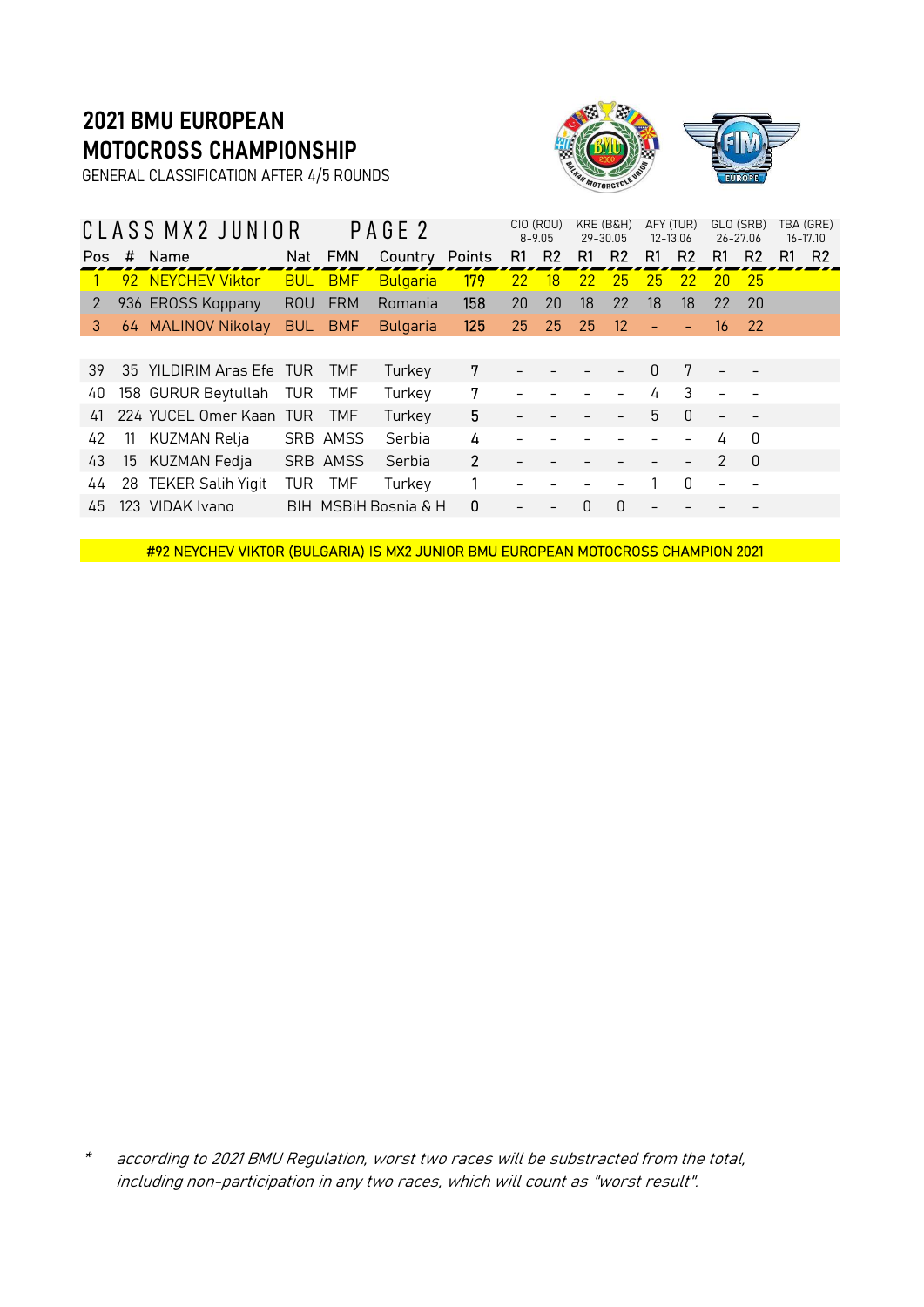GENERAL CLASSIFICATION AFTER 4/5 ROUNDS



|              |                  | CLASS MX                             |            |            | PAGE 1               |     |                          | CIO (ROU)<br>$8 - 9.05$  |                          | KRE (B&H)<br>29-30.05    |                          | AFY (TUR)<br>12-13.06    |                          | GLO (SRB)<br>26-27.06    | TBA (GRE) | $16 - 17.10$   |
|--------------|------------------|--------------------------------------|------------|------------|----------------------|-----|--------------------------|--------------------------|--------------------------|--------------------------|--------------------------|--------------------------|--------------------------|--------------------------|-----------|----------------|
| Pos          | #                | Name                                 | Nat        | <b>FMN</b> | Country Points       |     | R1                       | R <sub>2</sub>           | R1                       | R <sub>2</sub>           | R1                       | R <sub>2</sub>           | R1                       | R <sub>2</sub>           | R1        | R <sub>2</sub> |
| $\mathbf{1}$ |                  | 96 MARINOV Marin                     | <b>BUL</b> | <b>BMF</b> | <b>Bulgaria</b>      | 145 | 14                       | 14                       | 22                       | 22                       | 22                       | 22                       | 13                       | 16                       |           |                |
| $\mathbf{2}$ | 87               | <b>TSAREV Grigor</b>                 | <b>BUL</b> | <b>BMF</b> | <b>Bulgaria</b>      | 129 | 25                       | 22                       | 25                       | 25                       | ÷                        | $\overline{\phantom{a}}$ | 14                       | 18                       |           |                |
| 3            | 28               | KARANFILOVSKI Z(MKD MFMa North Mak.  |            |            |                      | 119 | 13                       | 13                       | 18                       | 16                       | 18                       | 20                       | 10                       | 11                       |           |                |
| 4            |                  | 100 SENKALAYCI Sakir TUR             |            | <b>TMF</b> | Turkey               | 112 | 18                       | 16                       | $\overline{\phantom{a}}$ | $\frac{1}{2}$            | 25                       | 25                       | 15                       | 13                       |           |                |
| 5            | 711              | <b>COJANU</b> lonut                  | <b>ROU</b> | <b>FRM</b> | Romania              | 87  | 22                       | 20                       | $\frac{1}{2}$            | $\overline{a}$           | $\bar{ }$                | $\overline{\phantom{a}}$ | 25                       | 20                       |           |                |
| 6            |                  | 218 SANTUCCI Gianmar ITA             |            | <b>BUL</b> | Bulgaria             | 60  | 15                       | 11                       | $\overline{\phantom{a}}$ | $\overline{a}$           |                          | $\overline{\phantom{a}}$ | 20                       | 14                       |           |                |
| 7            | 19               | POPOVIC Marko                        |            | SRB AMSS   | Serbia               | 46  | $\bar{\phantom{a}}$      | $\blacksquare$           | 16                       | 18                       | $\overline{\phantom{0}}$ | $\qquad \qquad -$        | 6                        | 6                        |           |                |
| 8            |                  | 725 COCIU Nicolae                    | ROU        | FRM        | Romania              | 45  | 20                       | 25                       | $\overline{a}$           |                          |                          |                          | $\overline{\phantom{0}}$ | -                        |           |                |
| 9            |                  | 110 TOMARAS Christos GRE \MOTOE      |            |            | Greece               | 44  | $\overline{\phantom{a}}$ | $\overline{\phantom{a}}$ | $\qquad \qquad -$        | $\overline{\phantom{0}}$ | $\overline{\phantom{0}}$ | $\overline{\phantom{a}}$ | 22                       | 22                       |           |                |
| 10           | 29               | RAYCHEV Julian                       | BUL        | <b>BMF</b> | Bulgaria             | 43  | $\overline{a}$           |                          |                          |                          |                          |                          | 18                       | 25                       |           |                |
| 11           |                  | 38 POPOVIC Gojko                     |            | SRB AMSS   | Serbia               | 43  | $\overline{\phantom{0}}$ | $\overline{\phantom{a}}$ | 14                       | 15                       | $\bar{ }$                | $\equiv$                 | 7                        | 7                        |           |                |
| 12           | 91               | KRASTEV Chavdar BUL                  |            | <b>BMF</b> | Bulgaria             | 42  | $\overline{a}$           | $\overline{a}$           | 7                        | 6                        | 10                       | 14                       | 4                        | $\mathbf{1}$             |           |                |
| 13           | 521              | STOJANOVIC Milan SRB AMSS            |            |            | Serbia               | 40  | $\equiv$                 | $\overline{\phantom{a}}$ | 20                       | 20                       | $\overline{\phantom{0}}$ | $\overline{\phantom{a}}$ | -                        | $\overline{\phantom{0}}$ |           |                |
| 14           | 61               | <b>BASTERZI Murat</b>                | <b>TUR</b> | <b>TMF</b> | Turkey               | 38  | $\qquad \qquad -$        | $\overline{\phantom{a}}$ | $\overline{\phantom{a}}$ | $\bar{\phantom{a}}$      | 14                       | 16                       | 5                        | 3                        |           |                |
| 15           | 18               | <b>OZGUR Volkan</b>                  | <b>TUR</b> | <b>TMF</b> | Turkey               | 36  |                          |                          |                          |                          | 15                       | 15                       | 1                        | 5                        |           |                |
| 16           | 121              | <b>ESENTURK Eray</b>                 | <b>TUR</b> | <b>TMF</b> | Turkey               | 34  | $\frac{1}{2}$            | $\equiv$                 | $\overline{\phantom{0}}$ | $\overline{a}$           | 16                       | 18                       | $\overline{a}$           | $\overline{\phantom{a}}$ |           |                |
| 17           | 111              | MARDACHEV Ivan                       | <b>BUL</b> | <b>BMF</b> | Bulgaria             | 34  | 16                       | 18                       | $\qquad \qquad -$        | $\bar{ }$                | $\bar{ }$                | $\qquad \qquad -$        | $\overline{a}$           | $\overline{\phantom{a}}$ |           |                |
| 18           |                  | 148 FORGO Kristijan                  |            | SRB AMSS   | Serbia               | 31  | $\overline{\phantom{0}}$ | $\overline{\phantom{a}}$ |                          | $\overline{a}$           | $\overline{\phantom{0}}$ | $\qquad \qquad -$        | 16                       | 15                       |           |                |
| 19           |                  | 707 VIDOVIC Domagoj                  |            |            | BIH MSBiH Bosnia & H | 29  | $\bar{a}$                | $\bar{ }$                | 15                       | 14                       | $\overline{\phantom{0}}$ | $\overline{\phantom{a}}$ |                          | $\overline{\phantom{a}}$ |           |                |
| 20           |                  | 502 PAUNOVIC Dejan                   |            | SRB AMSS   | Serbia               | 26  | $\bar{ }$                | $\equiv$                 | 13                       | 13                       | $\overline{a}$           |                          |                          |                          |           |                |
| 21           |                  | 492 GALFI Csaba Zalan ROU            |            | <b>FRM</b> | Romania              | 26  | 11                       | 15                       | $\qquad \qquad -$        | $\overline{\phantom{0}}$ | $\overline{\phantom{0}}$ |                          |                          |                          |           |                |
| 22           |                  | 241 KUZU Nurdogan                    | TUR        | <b>TMF</b> | Turkey               | 24  | $\overline{\phantom{0}}$ |                          |                          | $\overline{\phantom{0}}$ | 11                       | 13                       |                          | -                        |           |                |
| 23           |                  | 282 BIKIC Antonio                    |            |            | BIH MSBiH Bosnia & H | 24  | $\overline{\phantom{a}}$ | $\overline{\phantom{a}}$ | 12                       | 12                       | $\overline{\phantom{0}}$ | $\overline{\phantom{a}}$ | $\qquad \qquad -$        | $\overline{\phantom{a}}$ |           |                |
| 24           | 72               | POPOVIC Jovan                        |            | SRB AMSS   | Serbia               | 22  |                          | $\equiv$                 | $\overline{\phantom{a}}$ | $\overline{a}$           | $\overline{a}$           | $\overline{\phantom{a}}$ | 12                       | 10                       |           |                |
| 25           | 2                | MALESEVIC Momci BIH MSBIH Bosnia & H |            |            |                      | 22  |                          | $\bar{ }$                | 11                       | 11                       | $\qquad \qquad -$        |                          | $\qquad \qquad -$        | $\overline{\phantom{a}}$ |           |                |
| 26           | 5                | RAJEVIC Vlade                        |            | SRB AMSS   | Serbia               | 21  | $\qquad \qquad -$        | $\overline{\phantom{a}}$ | $\overline{a}$           | $\overline{\phantom{0}}$ | $\qquad \qquad -$        | $\overline{\phantom{a}}$ | 9                        | 12                       |           |                |
| 27           | 16               | <b>ADIM Erhan</b>                    | <b>TUR</b> | <b>TMF</b> | Turkey               | 21  | $\overline{\phantom{a}}$ |                          | $\overline{\phantom{0}}$ | $\qquad \qquad -$        | 9                        | 12                       | $\overline{\phantom{0}}$ |                          |           |                |
| 28           | 41               | POPA George                          | <b>ROU</b> | <b>FRM</b> | Romania              | 21  | 9                        | 12                       |                          |                          |                          |                          |                          |                          |           |                |
| 29           |                  | 669 OKOS Zsolt                       |            | ROU FRM    | Romania              | 21  | 12                       | 9                        |                          |                          |                          |                          |                          |                          |           |                |
| 30           |                  | 85 CELIK Mehmet                      | <b>TUR</b> | <b>TMF</b> | Turkey               | 20  | $\overline{\phantom{a}}$ |                          |                          |                          | 20                       | 0                        |                          |                          |           |                |
| 31           |                  | 117 VODENOV Yavor                    | <b>BUL</b> | <b>BMF</b> | Bulgaria             | 20  | 10                       | 10                       | $\overline{\phantom{0}}$ |                          | $\overline{a}$           |                          |                          |                          |           |                |
| 32           | 25               | MUTAFCHIEV Nikol BUL                 |            | <b>BMF</b> | Bulgaria             | 19  |                          |                          |                          |                          | $\overline{a}$           | $\overline{\phantom{0}}$ | 11                       | 8                        |           |                |
| 33           |                  | 346 CAKIR Isa                        | <b>TUR</b> | <b>TMF</b> | Turkey               | 19  |                          |                          |                          | $\overline{\phantom{0}}$ | 8                        | 11                       | $\overline{\phantom{0}}$ | -                        |           |                |
| 34           |                  | 33 BOJA Enis                         |            |            | BIH MSBIH Bosnia & H | 18  |                          | $\overline{a}$           | 8                        | 10                       | $\overline{a}$           |                          |                          |                          |           |                |
| 35           |                  | 43 MAKIVIC Milos                     |            |            | BIH MSBiH Bosnia & H | 18  |                          | $\bar{ }$                | 9                        | 9                        |                          |                          |                          |                          |           |                |
| 36           |                  | 76 TSVETOMIR Ivanch BUL BMF          |            |            | Bulgaria             | 17  |                          | $\overline{a}$           | $\overline{a}$           |                          |                          |                          | 8                        | 9                        |           |                |
| 37           |                  | 208 RAMLJAK Dalibor                  |            |            | BIH MSBIH Bosnia & H | 17  |                          | $\qquad \qquad -$        | 10                       | 7                        |                          |                          |                          |                          |           |                |
| 38           | 12 <sup>12</sup> | GIURGIUVEANU L. ROU                  |            | FRM        | Romania              | 16  | 8                        | 8                        | $\overline{\phantom{0}}$ |                          |                          |                          |                          |                          |           |                |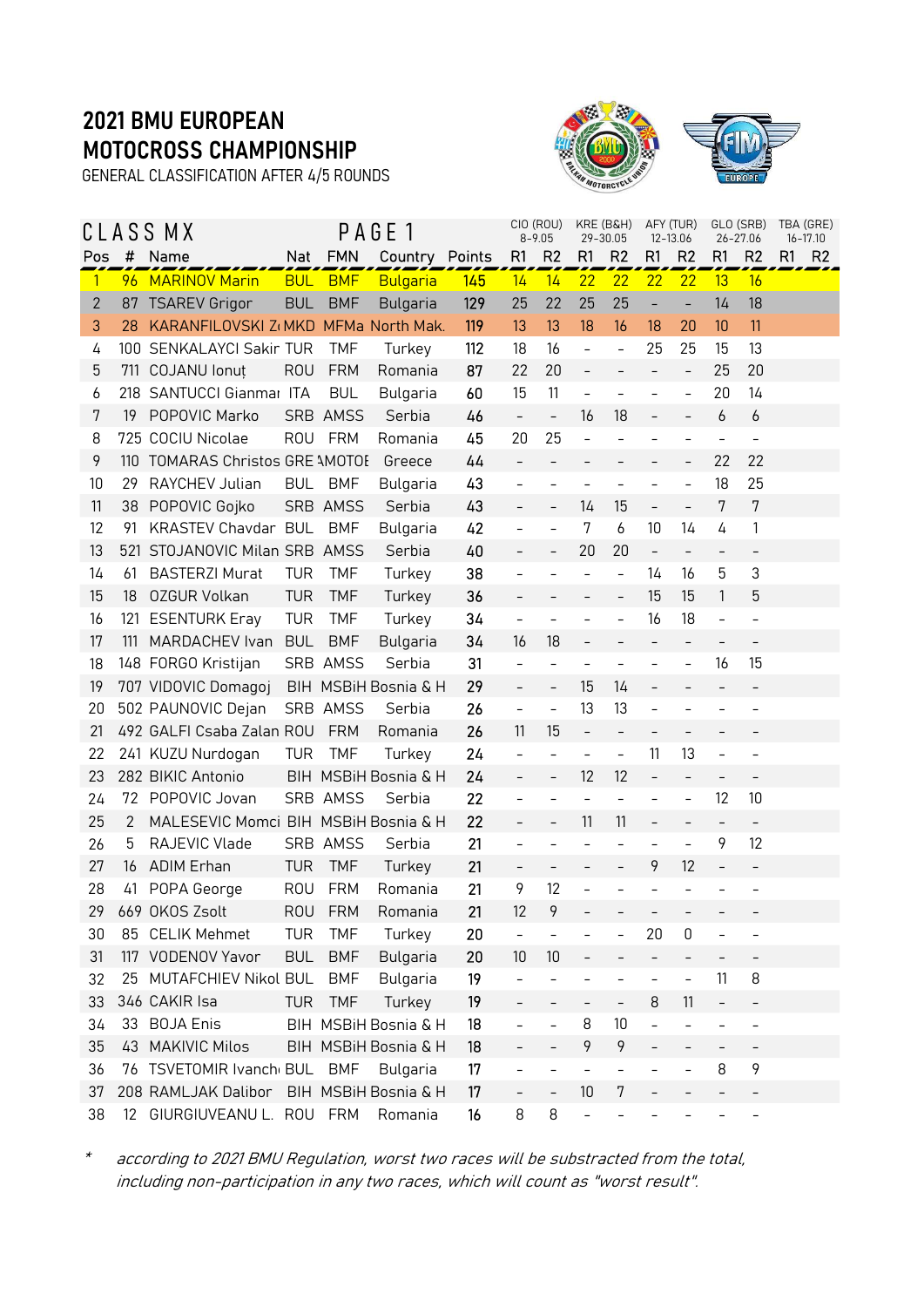GENERAL CLASSIFICATION AFTER 4/5 ROUNDS



| Pos | #               | CLASS MX<br>Name                    | Nat             | <b>FMN</b>               | PAGE <sub>2</sub><br>Country Points |     | R1                       | CIO (ROU)<br>$8 - 9.05$<br>R <sub>2</sub> | KRE (B&H)<br>R1          | 29-30.05<br>R <sub>2</sub>    | R1                       | AFY (TUR)<br>12-13.06<br>R <sub>2</sub> | R <sub>1</sub>           | GLO (SRB)<br>26-27.06<br>R <sub>2</sub> | R <sub>1</sub> | TBA (GRE)<br>$16 - 17.10$<br>R <sub>2</sub> |
|-----|-----------------|-------------------------------------|-----------------|--------------------------|-------------------------------------|-----|--------------------------|-------------------------------------------|--------------------------|-------------------------------|--------------------------|-----------------------------------------|--------------------------|-----------------------------------------|----------------|---------------------------------------------|
|     |                 |                                     |                 |                          |                                     |     |                          | 14                                        |                          |                               |                          |                                         |                          | 16                                      |                |                                             |
| 1   | 96 <sub>2</sub> | <b>MARINOV Marin</b>                | <b>BUL</b>      | <b>BMF</b><br><b>BMF</b> | <b>Bulgaria</b>                     | 145 | 14<br>25                 | 22                                        | 22<br>25                 | 22<br>25                      | 22                       | 22                                      | 13                       |                                         |                |                                             |
| 2   | 87              | <b>TSAREV Grigor</b>                | <b>BUL</b>      |                          | <b>Bulgaria</b>                     | 129 | 13                       | 13                                        | 18                       | 16                            | 18                       | -                                       | 14                       | 18                                      |                |                                             |
| 3   | 28              | KARANFILOVSKI Z(MKD MFMa North Mak. |                 |                          |                                     | 119 |                          |                                           |                          |                               |                          | 20                                      | 10                       | 11                                      |                |                                             |
| 39  |                 | 243 YILMAZ Erdem                    | <b>TUR</b>      | <b>TMF</b>               | Turkey                              | 14  |                          |                                           |                          |                               | 5                        | 9                                       | $\overline{\phantom{a}}$ |                                         |                |                                             |
| 40  |                 | 233 SAHIN Yusuf                     | <b>TUR</b>      | <b>TMF</b>               | Turkey                              | 14  |                          | $\overline{a}$                            |                          | $\overline{a}$                | 6                        | 8                                       | $\overline{a}$           |                                         |                |                                             |
| 41  | 38              | OPROIU Bogdan                       | <b>ROU</b>      | <b>FRM</b>               | Romania                             | 14  | 7                        | 7                                         |                          |                               | $\overline{\phantom{0}}$ | $\overline{\phantom{0}}$                |                          |                                         |                |                                             |
| 42  | 21              | SADIK Huseyin                       | <b>TUR</b>      | <b>TMF</b>               |                                     | 13  |                          |                                           |                          | $\overline{a}$                | 13                       | $\mathbf 0$                             | $\overline{\phantom{0}}$ |                                         |                |                                             |
|     |                 |                                     |                 |                          | Turkey                              |     |                          |                                           |                          |                               |                          |                                         |                          | $\overline{\phantom{a}}$                |                |                                             |
| 43  | 90              | <b>KARAKAYA Seref</b>               | <b>TUR</b>      | <b>TMF</b>               | Turkey                              | 12  |                          |                                           |                          | $\overline{\phantom{0}}$<br>8 | 12                       | 0                                       |                          |                                         |                |                                             |
| 44  | 29              | MILAKOVIC Milos                     |                 |                          | BIH MSBIH Bosnia & H                | 12  | $\overline{\phantom{0}}$ | $\overline{\phantom{0}}$                  | 4                        |                               | $\overline{a}$           | $\overline{\phantom{0}}$                |                          |                                         |                |                                             |
| 45  |                 | 181 STOYANOV Nikolay BUL            |                 | <b>BMF</b>               | Bulgaria                            | 12  | 6                        | 6                                         | $\overline{a}$           |                               |                          |                                         |                          |                                         |                |                                             |
| 46  |                 | 137 ADIBERI Celil                   | TUR             | <b>TMF</b>               | Turkey                              | 10  | $\overline{a}$           | $\overline{a}$                            | $\overline{\phantom{0}}$ | $\overline{a}$                | 0                        | 10                                      | $\overline{a}$           |                                         |                |                                             |
| 47  |                 | 540 MARIN Pave                      | CR <sub>0</sub> | <b>HMS</b>               | Croatia                             | 10  | $\overline{\phantom{0}}$ | $\overline{\phantom{0}}$                  | 6                        | 4                             | $\overline{\phantom{0}}$ |                                         |                          |                                         |                |                                             |
| 48  |                 | 14 VĂCARU Robert                    | <b>ROU</b>      | <b>FRM</b>               | Romania                             | 9   | 4                        | 5                                         | $\equiv$                 | $\overline{\phantom{0}}$      |                          |                                         |                          |                                         |                |                                             |
| 49  |                 | 128 SOLAREVIC Sasa                  |                 |                          | BIH MSBiH Bosnia & H                | 8   | $\overline{\phantom{0}}$ | $\overline{\phantom{0}}$                  | 3                        | 5                             | $\overline{\phantom{0}}$ | $\overline{\phantom{0}}$                |                          |                                         |                |                                             |
| 50  | 45              | <b>BAHADIR Mehmet</b>               | <b>TUR</b>      | <b>TMF</b>               | Turkey                              | 7   |                          | $\overline{\phantom{0}}$                  | $\overline{\phantom{0}}$ | $\overline{\phantom{a}}$      | 7                        | 0                                       |                          |                                         |                |                                             |
| 51  | 8               | TUCAKOVIC Vladim SRB AMSS           |                 |                          | Serbia                              | 7   | $\overline{\phantom{0}}$ | $\overline{a}$                            | 5                        | $\overline{2}$                | $\overline{\phantom{0}}$ | $\overline{a}$                          |                          | $\overline{\phantom{a}}$                |                |                                             |
| 52  | 511             | NECȘOIU Romulus ROU                 |                 | <b>FRM</b>               | Romania                             | 5   | 1                        | 4                                         |                          |                               |                          |                                         |                          |                                         |                |                                             |
| 53  | 48              | <b>COSTIN Lucian</b>                | <b>ROU</b>      | <b>FRM</b>               | Romania                             | 5   | 2                        | 3                                         |                          |                               |                          |                                         |                          |                                         |                |                                             |
| 54  | 71              | <b>GUTANU Victor</b>                |                 | MDA FMRM                 | Moldova                             | 5   | 5                        | 0                                         |                          |                               |                          |                                         |                          | $\overline{\phantom{a}}$                |                |                                             |
| 55  | 121             | <b>SABOLC Horvat</b>                |                 | SRB AMSS                 | Serbia                              | 4   | $\overline{\phantom{0}}$ | $\overline{\phantom{0}}$                  |                          |                               |                          | $\overline{\phantom{0}}$                | 2                        | 2                                       |                |                                             |
| 56  | 81              | STOYANOV Nikolay BUL                |                 | <b>BMF</b>               | Bulgaria                            | 4   | $\overline{\phantom{0}}$ | $\overline{\phantom{0}}$                  |                          |                               |                          |                                         | 0                        | 4                                       |                |                                             |
| 57  | 19              | DIACONU Bogdan                      | <b>ROU</b>      | <b>FRM</b>               | Romania                             | 4   | 3                        | 1                                         |                          |                               |                          |                                         |                          | $\overline{\phantom{a}}$                |                |                                             |
| 58  | 277             | DABOVIC Ranko                       |                 | <b>SRB AMSS</b>          | Serbia                              | 3   |                          | $\overline{\phantom{0}}$                  |                          |                               |                          |                                         | 3                        | 0                                       |                |                                             |
| 59  | 84              | <b>STIPOVIC Neven</b>               |                 |                          | BIH MSBiH Bosnia & H                | 3   | $\overline{a}$           | $\overline{a}$                            | 0                        | 3                             | $\frac{1}{2}$            | $\overline{a}$                          |                          | $\bar{\phantom{a}}$                     |                |                                             |
| 60  | 56              | DRLJO Drazen                        |                 |                          | BIH MSBiH Bosnia & H                | 2   | $\overline{\phantom{0}}$ | $\overline{a}$                            | 2                        | 0                             |                          |                                         |                          |                                         |                |                                             |
| 61  | 4               | GHICULESCU C.                       | <b>ROU</b>      | <b>FRM</b>               | Romania                             | 2   | 0                        | 2                                         | $\qquad \qquad -$        |                               |                          |                                         |                          | $\overline{\phantom{0}}$                |                |                                             |
| 62  | 13              | STOJKOVIC Kristija SRB AMSS         |                 |                          | Serbia                              | 0   |                          |                                           |                          |                               |                          |                                         | 0                        | $\mathbf 0$                             |                |                                             |
| 63  | 92              | TADIC Nedjeljko                     |                 |                          | BIH MSBiH Bosnia & H                | 0   |                          |                                           | $\boldsymbol{0}$         | 0                             |                          |                                         |                          |                                         |                |                                             |
| 64  | 22              | <b>KRALJEVIC Mario</b>              |                 |                          | BIH MSBiH Bosnia & H                | 0   |                          | $\overline{\phantom{0}}$                  | 0                        | 0                             |                          |                                         |                          |                                         |                |                                             |
| 65  | 51              | <b>GERGELY Attilo</b>               | <b>ROU</b>      | <b>FRM</b>               | Romania                             | 0   | 0                        | $\boldsymbol{0}$                          | $\overline{\phantom{0}}$ | $\overline{\phantom{0}}$      |                          |                                         |                          |                                         |                |                                             |
| 66  | 33              | OPROIU Cezar                        | <b>ROU</b>      | <b>FRM</b>               | Romania                             | 0   | 0                        | 0                                         | $\qquad \qquad -$        |                               |                          |                                         |                          |                                         |                |                                             |
| 67  | 11              | PĂCURAR Sebastia ROU                |                 | <b>FRM</b>               | Romania                             | 0   | 0                        | 0                                         |                          |                               |                          |                                         |                          |                                         |                |                                             |
| 68  | 35              | NICOLAU Dan                         | <b>ROU</b>      | <b>FRM</b>               | Romania                             | 0   | 0                        | 0                                         | $\overline{\phantom{0}}$ |                               |                          |                                         |                          | $\qquad \qquad -$                       |                |                                             |
| 69  |                 | 222 ALEXANDRU Mihai ROU             |                 | <b>FRM</b>               | Romania                             | 0   | 0                        | $\mathsf 0$                               |                          |                               |                          |                                         |                          |                                         |                |                                             |
| 70  | 7               | OTEL Alexandru                      | <b>ROU</b>      | <b>FRM</b>               | Romania                             | 0   | 0                        | 0                                         | $\qquad \qquad -$        |                               |                          |                                         |                          | $\overline{\phantom{0}}$                |                |                                             |
| 71  |                 | 110 STOYANOV Yordan BUL             |                 | <b>BMF</b>               | <b>Bulgaria</b>                     | 0   | 0                        | $\mathbf 0$                               |                          |                               |                          |                                         |                          |                                         |                |                                             |
| 72  | 21              | <b>STAICU Ciprian</b>               | <b>ROU</b>      | <b>FRM</b>               | Romania                             | 0   | 0                        | 0                                         |                          |                               |                          |                                         |                          | $\overline{\phantom{0}}$                |                |                                             |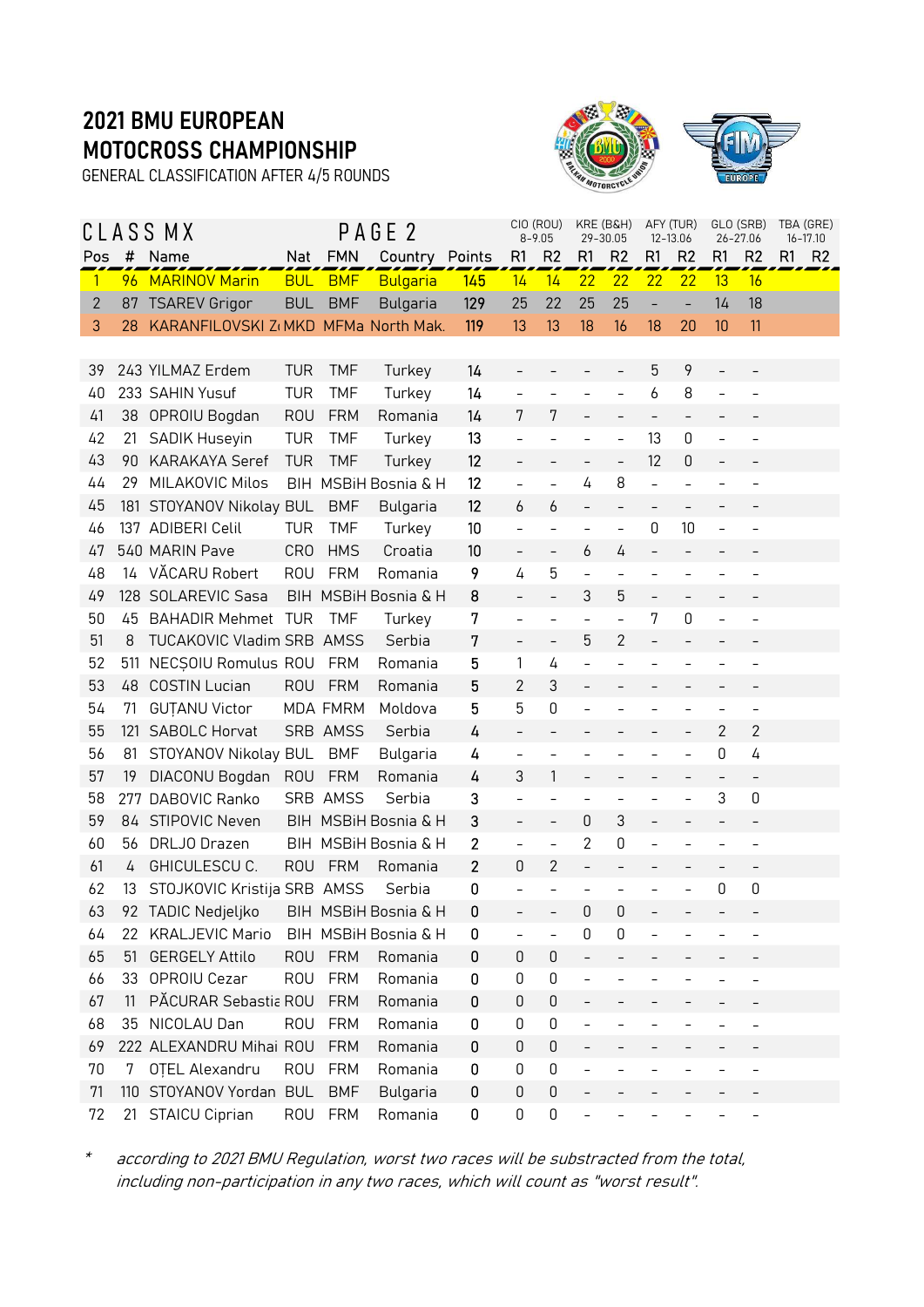GENERAL CLASSIFICATION AFTER 4/5 ROUNDS



|              | A S               | S MX SENIOR                            |            | PAGE       | $\overline{\phantom{a}}$ |     |                          | CIO (ROU)<br>$8 - 9.05$  | KRE (B&H)<br>29-30.05        |                          |                          | AFY (TUR)<br>12-13.06    |                          | GLO (SRB)<br>26-27.06        | TBA (GRE)<br>16-17.10 |                |
|--------------|-------------------|----------------------------------------|------------|------------|--------------------------|-----|--------------------------|--------------------------|------------------------------|--------------------------|--------------------------|--------------------------|--------------------------|------------------------------|-----------------------|----------------|
| Pos          | #                 | Name                                   | Nat        | <b>FMN</b> | Country Points           |     | R <sub>1</sub>           | R <sub>2</sub>           | R1                           | R <sub>2</sub>           | R1                       | R <sub>2</sub>           | R1                       | R <sub>2</sub>               | R1                    | R <sub>2</sub> |
| $\vert$      | $\mathbf{1}$      | <b>KERAMIDAS Dimitr GRE \MOTOE</b>     |            |            | Greece                   | 186 | 22                       | 25                       | 25                           | 25                       | 25                       | 25                       | 14                       | 25                           |                       |                |
| $\mathbf{2}$ | 81                | STOYANOV Vasil                         | <b>BUL</b> | <b>BMF</b> | Bulgaria                 | 171 | 25                       | 20                       | 22                           | 22                       | 20                       | 20                       | 20                       | 22                           |                       |                |
| 3            | 66                | POPESCU Ciprian                        | <b>ROU</b> | <b>FRM</b> | Romania                  | 131 | 16                       | 15                       | 20                           | 18                       | 18                       | 18                       | 13                       | 13                           |                       |                |
| 4            | 47                | PETROV Atanas                          | <b>BUL</b> | <b>BMF</b> | Bulgaria                 | 125 | 18                       | 18                       | $\qquad \qquad \blacksquare$ | $\blacksquare$           | 22                       | 22                       | 25                       | 20                           |                       |                |
| 5            | 26                | <b>BALDJIISKI Emil</b>                 | <b>BUL</b> | <b>BMF</b> | Bulgaria                 | 83  | 13                       | 16                       | 16                           | 15                       | $\bar{ }$                | $\overline{\phantom{a}}$ | 18                       | 5                            |                       |                |
| 6            | 96                | MILOJEVIC Mirosla BIH MSBiH Bosnia & H |            |            |                          | 60  | $\overline{a}$           | $\overline{a}$           | 18                           | 20                       | $\overline{a}$           | $\frac{1}{2}$            | 11                       | 11                           |                       |                |
| 7            |                   | 433 HRISTOV Hristo                     | <b>BUL</b> | <b>BMF</b> | Bulgaria                 | 44  | $\qquad \qquad -$        | $\equiv$                 | $\overline{\phantom{a}}$     | $\bar{ }$                | 16                       | 0                        | 12                       | 16                           |                       |                |
| 8            | 88                | <b>GAGYI Peter</b>                     | <b>ROU</b> | <b>FRM</b> | Romania                  | 42  | 20                       | 22                       | $\overline{a}$               |                          | $\overline{a}$           | $\overline{\phantom{0}}$ | $\overline{a}$           | $\frac{1}{2}$                |                       |                |
| 9            | 71                | ZOKOV Yanko                            | <b>BUL</b> | <b>BMF</b> | Bulgaria                 | 40  | $\overline{\phantom{0}}$ |                          |                              | $\overline{\phantom{0}}$ | $\qquad \qquad -$        | $\overline{\phantom{a}}$ | 22                       | 18                           |                       |                |
| 10           |                   | 225 TOMOV Zahari                       | <b>BUL</b> | <b>BMF</b> | Bulgaria                 | 31  | $\bar{\phantom{a}}$      | $\overline{\phantom{a}}$ | $\overline{\phantom{a}}$     | $\overline{\phantom{0}}$ | $\overline{\phantom{0}}$ | $\overline{\phantom{a}}$ | 16                       | 15                           |                       |                |
| 11           |                   | 35 KALFALI Ceyhun                      | <b>TUR</b> | <b>TMF</b> | Turkey                   | 30  |                          |                          |                              | $\overline{a}$           | 15                       | 15                       | $\overline{a}$           | $\overline{\phantom{0}}$     |                       |                |
| 12           | 10                | <b>BABIC Stevo</b>                     |            |            | BIH MSBIH Bosnia & H     | 30  | $\frac{1}{2}$            | $\bar{\phantom{a}}$      | 14                           | 16                       | $\overline{a}$           | $\qquad \qquad -$        | $\overline{a}$           | $\overline{\phantom{a}}$     |                       |                |
| 13           | $12 \overline{ }$ | YAKALIEV Dobrin                        | <b>BUL</b> | <b>BMF</b> | <b>Bulgaria</b>          | 29  | $\overline{a}$           | $\overline{a}$           | $\overline{a}$               | $\bar{ }$                | $\overline{\phantom{0}}$ | $\overline{\phantom{a}}$ | 15                       | 14                           |                       |                |
| 14           | 63                | STOEANOVICI Mihă ROU                   |            | <b>FRM</b> | Romania                  | 29  | 15                       | 14                       | $\overline{a}$               | $\overline{a}$           | $\overline{a}$           |                          |                          |                              |                       |                |
| 15           | 98                | REZO Bosko                             |            |            | BIH MSBiH Bosnia & H     | 29  | $\bar{a}$                | $\overline{\phantom{a}}$ | 15                           | 14                       | $\overline{\phantom{0}}$ | $\qquad \qquad -$        |                          |                              |                       |                |
| 16           | 75                | <b>OZTURK Cuneyt</b>                   | <b>TUR</b> | <b>TMF</b> | Turkey                   | 28  | $\bar{\phantom{a}}$      | $\overline{a}$           |                              | $\overline{\phantom{0}}$ | 14                       | 14                       |                          |                              |                       |                |
| 17           | 69                | <b>NAGY Daniel</b>                     | <b>ROU</b> | <b>FRM</b> | Romania                  | 27  | 14                       | 13                       | $\qquad \qquad -$            | $\qquad \qquad -$        | $\overline{\phantom{0}}$ | $\overline{\phantom{a}}$ |                          |                              |                       |                |
| 18           | 5                 | KIRAZOGLU Okan                         | <b>TUR</b> | <b>TMF</b> | Turkey                   | 25  | $\overline{a}$           | $\overline{a}$           |                              | $\overline{a}$           | 12                       | 13                       |                          | $\overline{\phantom{a}}$     |                       |                |
| 19           | 73                | <b>AVCI Nihat</b>                      | <b>TUR</b> | <b>TMF</b> | Turkey                   | 25  | $\qquad \qquad -$        | $\overline{\phantom{a}}$ | $\overline{\phantom{a}}$     | $\overline{\phantom{0}}$ | 13                       | 12                       | $\overline{\phantom{0}}$ |                              |                       |                |
| 20           | 73                | <b>MOLNAR Sandor</b>                   | <b>ROU</b> | <b>FRM</b> | Romania                  | 24  | 12                       | 12                       | $\overline{a}$               |                          | $\overline{a}$           |                          |                          |                              |                       |                |
| 21           | 60                | <b>ENCEANU Alexand ROU</b>             |            | <b>FRM</b> | Romania                  | 22  | 11                       | 11                       |                              |                          |                          |                          |                          |                              |                       |                |
| 22           | 23                | NEZIROGLU Huseyi TUR                   |            | <b>TMF</b> | Turkey                   | 21  | $\frac{1}{2}$            | $\overline{\phantom{a}}$ |                              | $\overline{a}$           | 10                       | 11                       | $\overline{a}$           | $\qquad \qquad -$            |                       |                |
| 23           |                   | 222 KIR Engin                          | TUR        | <b>TMF</b> | Turkey                   | 21  | $\overline{\phantom{0}}$ | $\qquad \qquad -$        | $\overline{\phantom{a}}$     | $\overline{\phantom{0}}$ | 11                       | 10                       | $\overline{\phantom{0}}$ | $\overline{\phantom{a}}$     |                       |                |
| 24           | 117               | SAGHMEISTER Gab SRB AMSS               |            |            | Serbia                   | 20  | $\bar{\phantom{a}}$      | $\qquad \qquad -$        |                              |                          | $\qquad \qquad -$        | $\overline{\phantom{a}}$ | 10                       | 10                           |                       |                |
| 25           |                   | 666 ANGELOV Nikolay BUL                |            | <b>BMF</b> | Bulgaria                 | 18  |                          |                          |                              |                          |                          | $\overline{\phantom{a}}$ | 6                        | 12                           |                       |                |
| 26           |                   | 60 HRISTOV Miroslav BUL                |            | <b>BMF</b> | Bulgaria                 | 18  | $\overline{a}$           |                          |                              |                          | $\overline{a}$           | $\overline{a}$           | 9                        | 9                            |                       |                |
| 27           | 16                | ALTINKOK Fahretti TUR                  |            | <b>TMF</b> | Turkey                   | 18  |                          | $\overline{\phantom{a}}$ | $\qquad \qquad -$            | $\overline{a}$           | 9                        | 9                        | $\overline{a}$           | $\overline{\phantom{0}}$     |                       |                |
| 28           |                   | 999 GURPINAR Teyyan TUR                |            | <b>TMF</b> | Turkey                   | 16  |                          |                          |                              |                          | 0                        | 16                       |                          |                              |                       |                |
| 29           |                   | 69 RADANOV Branko SRB AMSS             |            |            | Serbia                   | 15  |                          |                          |                              | $\overline{\phantom{a}}$ | $\overline{\phantom{a}}$ |                          | 7                        | 8                            |                       |                |
| 30           |                   | 74 PROVODOVSKI Vlat SRB AMSS           |            |            | Serbia                   | 15  |                          |                          |                              |                          |                          |                          | 8                        | 7                            |                       |                |
| 31           |                   | 37 TOPTAS Ertugrul                     | <b>TUR</b> | <b>TMF</b> | Turkey                   | 14  |                          |                          |                              |                          | 7                        | 7                        |                          | $\overline{\phantom{0}}$     |                       |                |
| 32           |                   | 295 TEKER Fehmi                        | <b>TUR</b> | <b>TMF</b> | Turkey                   | 12  |                          |                          |                              |                          | 4                        | 8                        |                          | $\overline{\phantom{0}}$     |                       |                |
| 33           |                   | 165 STANKOVIC Dragis SRB AMSS          |            |            | Serbia                   | 11  |                          |                          |                              |                          |                          |                          | 5                        | 6                            |                       |                |
| 34           | 8                 | <b>BASARAN Zeki</b>                    | <b>TUR</b> | <b>TMF</b> | Turkey                   | 11  |                          |                          |                              |                          | 5                        | 6                        | $\overline{a}$           | $\overline{\phantom{a}}$     |                       |                |
| 35           |                   | 201 TATLI Taner                        | <b>TUR</b> | <b>TMF</b> | Turkey                   | 8   |                          |                          |                              |                          | 8                        | 0                        | $\overline{\phantom{0}}$ | $\qquad \qquad \blacksquare$ |                       |                |
| 36           |                   | 970 GLUHOVIC Aleksan SRB AMSS          |            |            | Serbia                   | 7   |                          |                          |                              |                          | $\overline{\phantom{0}}$ | $\qquad \qquad -$        | 3                        | 4                            |                       |                |
| 37           |                   | 312 BORKANOVIC Sasa SRB AMSS           |            |            | Serbia                   | 7   |                          |                          |                              |                          |                          |                          | 4                        | $\ensuremath{\mathsf{3}}$    |                       |                |
| 38           |                   | 46 SEZGIN Izzet                        | <b>TUR</b> | <b>TMF</b> | Turkey                   | 6   |                          |                          |                              |                          | 6                        | $\mathsf 0$              | $\overline{\phantom{0}}$ | $\qquad \qquad -$            |                       |                |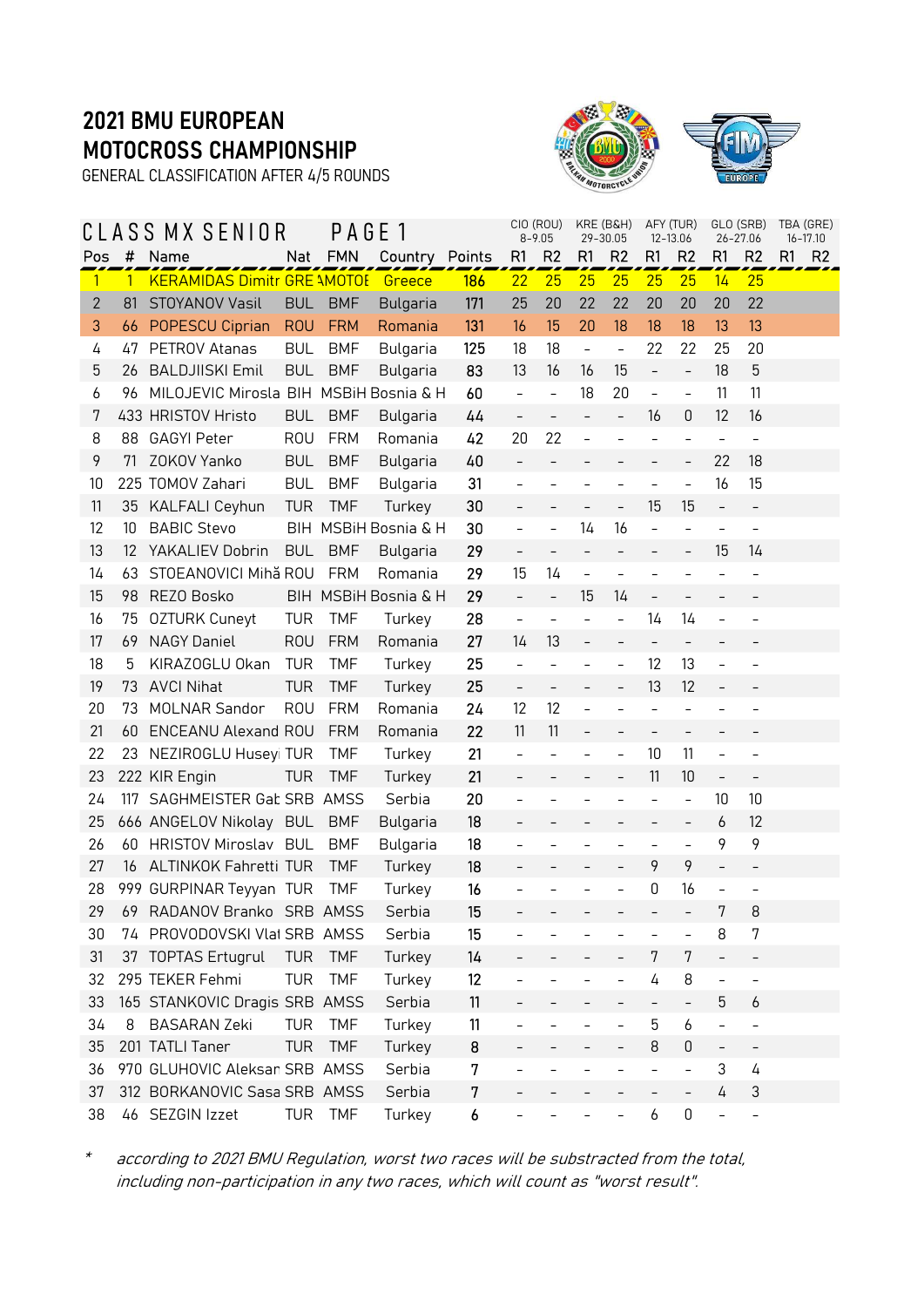GENERAL CLASSIFICATION AFTER 4/5 ROUNDS



|    |     | CLASS MX SENIOR                           |            | PAGE 2     |                                                   |                |                  | CIO (ROU)<br>$8 - 9.05$                                              |       | KRE (B&H)<br>29-30.05 | 12-13.06                   | AFY (TUR) | 26-27.06                    | GLO (SRB) | TBA (GRE)<br>$16 - 17.10$ |
|----|-----|-------------------------------------------|------------|------------|---------------------------------------------------|----------------|------------------|----------------------------------------------------------------------|-------|-----------------------|----------------------------|-----------|-----------------------------|-----------|---------------------------|
|    |     | Pos # Name                                |            |            | Nat FMN Country Points R1 R2 R1 R2 R1 R2 R1 R2 R1 |                |                  |                                                                      |       |                       |                            |           |                             |           | - R2                      |
|    |     | <b>KERAMIDAS Dimitr GRE \MOTOE</b> Greece |            |            |                                                   | 186            |                  | $\begin{array}{ c c c c c }\n\hline\n22 & 25 \\ \hline\n\end{array}$ | $-25$ | 25 25                 |                            | $-25$     | $14$ 25                     |           |                           |
|    |     | 81 STOYANOV Vasil                         | <b>BUL</b> | <b>BMF</b> | <b>Bulgaria</b>                                   | 171            |                  | 25 20                                                                | 22    | 22                    | <b>20</b>                  | <b>20</b> | 20 22                       |           |                           |
| 3  |     | 66 POPESCU Ciprian ROU FRM                |            |            | Romania                                           | 131            | $\sqrt{16}$ 15   |                                                                      | -20   | 18                    | -18                        | $-18$     | $\overline{\phantom{1}}$ 13 | - 13      |                           |
|    |     |                                           |            |            |                                                   |                |                  |                                                                      |       |                       |                            |           |                             |           |                           |
|    |     | 39 242 ARLI Mustafa                       |            | TUR TMF    | Turkey                                            | $3 - - - -$    |                  |                                                                      |       |                       | $\overline{\phantom{a}}$ 3 | $0 -$     |                             |           |                           |
| 40 | -12 | DOGANAY Nimet                             | TUR        | <b>TMF</b> | Turkey                                            | $\overline{2}$ | and the state of |                                                                      |       |                       |                            |           |                             |           |                           |

#1 DIMITRIS KERAMIDAS IS MX SENIOR BMU EUROPEAN MOTOCROSS CHAMPION 2021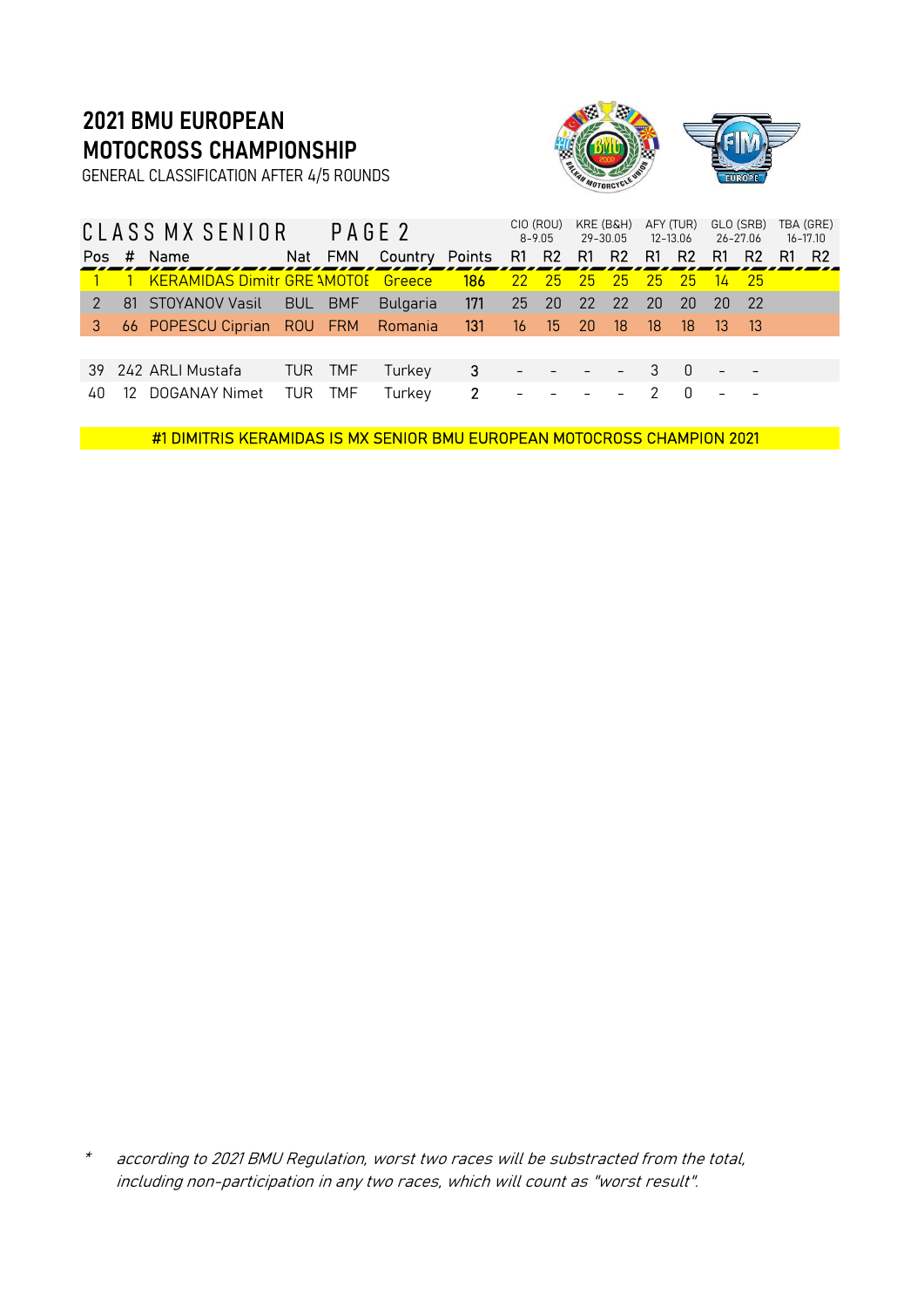GENERAL CLASSIFICATION AFTER 4/5 ROUNDS



|                |     | CLASS MX85                           |                 |                 |                      |     |                          | CIO (ROU)<br>$8 - 9.05$  |                              | KRE (B&H)<br>29-30.05    |                          | AFY (TUR)<br>12-13.06    |                          | GLO (SRB)<br>26-27.06    | TBA (GRE) | $16 - 17.10$   |
|----------------|-----|--------------------------------------|-----------------|-----------------|----------------------|-----|--------------------------|--------------------------|------------------------------|--------------------------|--------------------------|--------------------------|--------------------------|--------------------------|-----------|----------------|
| Pos            | #   | Name                                 | Nat             | <b>FMN</b>      | Country Points       |     | R1                       | R <sub>2</sub>           | R1                           | R <sub>2</sub>           | R1                       | R2                       | R1                       | R <sub>2</sub>           | R1        | R <sub>2</sub> |
| $\overline{1}$ | 8   | <b>TOSHEV Vencislav BUL</b>          |                 | <b>BMF</b>      | <b>Bulgaria</b>      | 200 | 25                       | 25                       | 25                           | 25                       | 25                       | 25                       | 25                       | 25                       |           |                |
| $\mathbf{2}$   | 89  | <b>STEFANOV Danail</b>               | <b>BUL</b>      | <b>BMF</b>      | <b>Bulgaria</b>      | 176 | 22                       | 22                       | 22                           | 22                       | 22                       | 22                       | 22                       | 22                       |           |                |
| 3              | 85  | <b>BANU Mihnea</b>                   | <b>ROU</b>      | <b>FRM</b>      | Romania              | 160 | 20                       | 20                       | 20                           | 20                       | 20                       | 20                       | 20                       | 20                       |           |                |
| 4              | 84  | STEFĂNESCU Luca ROU                  |                 | <b>FRM</b>      | Romania              | 113 | 12                       | 11                       | 16                           | 15                       | 16                       | 15                       | 14                       | 14                       |           |                |
| 5              | 38  | <b>BUZIN Tsvetan</b>                 | <b>BUL</b>      | <b>BMF</b>      | Bulgaria             | 100 | 8                        | 8                        | 15                           | 16                       | 15                       | 16                       | 12                       | 10                       |           |                |
| 6              | 24  | MILOSAVLEVIK Ale SRB AMSS            |                 |                 | Serbia               | 89  | 11                       | 10                       | 18                           | 18                       | $\frac{1}{2}$            | $\overline{\phantom{a}}$ | 16                       | 16                       |           |                |
| 7              | 66  | KOCAMAN Baran                        | <b>TUR</b>      | <b>TMF</b>      | Turkey               | 74  | 13                       | $\mathbf{2}$             | $\overline{\phantom{a}}$     | $\overline{\phantom{a}}$ | 18                       | 18                       | 8                        | 15                       |           |                |
| 8              | 77  | STEFĂNESCU Tudo ROU                  |                 | <b>FRM</b>      | Romania              | 67  | 9                        | 12                       | $\qquad \qquad \blacksquare$ | $\overline{a}$           | 14                       | 14                       | 13                       | 5                        |           |                |
| 9              | 3   | DAMJANOVSKI Ant MKD MFMa North Mak.  |                 |                 |                      | 59  | 10                       | 13                       | 0                            | 0                        | $\bar{ }$                | $\overline{\phantom{a}}$ | 18                       | 18                       |           |                |
| 10             | 65  | <b>CRNJANSKI Danilo SRB AMSS</b>     |                 |                 | Serbia               | 48  | $\overline{a}$           | $\frac{1}{2}$            | 14                           | 11                       | $\overline{a}$           | $\frac{1}{2}$            | 11                       | 12                       |           |                |
| 11             | 19  | MRCKOVIC Stefan MKD MFMa North Mak.  |                 |                 |                      | 35  | $\bar{\phantom{a}}$      | $\equiv$                 | 11                           | 13                       | $\overline{a}$           | $\overline{\phantom{a}}$ | 5                        | 6                        |           |                |
| 12             | 69  | STOYANOV Kaloyar BUL                 |                 | <b>FRM</b>      | Romania              | 34  | 7                        | 9                        | $\equiv$                     | $\overline{a}$           | $\overline{\phantom{0}}$ |                          | 9                        | 9                        |           |                |
| 13             | 22  | CHIUJDEA Ioan                        | <b>ROU</b>      | <b>FRM</b>      | Romania              | 33  | 15                       | 18                       | $\qquad \qquad -$            | $\overline{\phantom{0}}$ |                          |                          |                          |                          |           |                |
| 14             | 101 | JIGMOND Liviu Jr.                    | <b>ROU</b>      | <b>FRM</b>      | Romania              | 32  | 16                       | 16                       | $\qquad \qquad -$            |                          | -                        |                          |                          | $\qquad \qquad -$        |           |                |
| 15             |     | 201 BALTAGA Daniel                   | <b>ROU</b>      | <b>FRM</b>      | Romania              | 32  | 18                       | 14                       |                              |                          |                          |                          |                          |                          |           |                |
| 16             | 21  | STOJKOVSKI Aleks MKD MFMa North Mak. |                 |                 |                      | 32  | 5                        | 5                        | $\overline{a}$               | $\overline{a}$           | 12                       | 12                       | $\overline{a}$           | $\qquad \qquad -$        |           |                |
| 17             |     | 121 VULPE Gheorghe                   |                 | MDA FMRM        | Moldova              | 29  | 14                       | 15                       | $\overline{\phantom{0}}$     | $\overline{a}$           | $\bar{ }$                | $\overline{\phantom{a}}$ | $\overline{\phantom{0}}$ | $\overline{\phantom{0}}$ |           |                |
| 18             |     | 502 VIG David                        |                 | SRB AMSS        | Serbia               | 28  |                          |                          |                              |                          | $\overline{a}$           | $\overline{\phantom{a}}$ | 15                       | 13                       |           |                |
| 19             |     | 500 AKKAFA Ali                       | TUR             | <b>TMF</b>      | Turkey               | 26  | $\qquad \qquad -$        | $\qquad \qquad -$        | $\qquad \qquad -$            | $\qquad \qquad -$        | 13                       | 13                       | $\overline{\phantom{0}}$ | $\overline{\phantom{a}}$ |           |                |
| 20             |     | 33 RAJEVIC Filip                     |                 | SRB AMSS        | Serbia               | 26  | $\overline{a}$           | $\overline{\phantom{a}}$ | 13                           | $\mathbf 0$              | $\overline{a}$           | $\overline{\phantom{a}}$ | 6                        | 7                        |           |                |
| 21             |     | 178 SAVIC Bartul                     | CR <sub>0</sub> | <b>HMS</b>      | Croatia              | 26  | $\overline{\phantom{a}}$ | $\overline{\phantom{a}}$ | 12                           | 14                       | $\overline{\phantom{0}}$ | $\qquad \qquad -$        | $\overline{\phantom{0}}$ | $\overline{\phantom{a}}$ |           |                |
| 22             | 77  | UZICANIN Affan                       |                 |                 | BIH MSBiH Bosnia & H | 22  |                          | $\overline{\phantom{a}}$ | 10                           | 12                       | $\overline{\phantom{0}}$ |                          |                          |                          |           |                |
| 23             |     | 281 URLUESCU Vlad                    | <b>ROU</b>      | <b>FRM</b>      | Romania              | 21  | $\qquad \qquad -$        | $\overline{\phantom{a}}$ | $\overline{\phantom{a}}$     | $\overline{\phantom{0}}$ | $\qquad \qquad -$        | $\overline{\phantom{a}}$ | 10                       | 11                       |           |                |
| 24             |     | 222 TINAZ Selen                      | <b>TUR</b>      | <b>TMF</b>      | Turkey               | 21  | $\overline{a}$           | $\overline{a}$           |                              | $\overline{a}$           | 11                       | 10                       | $\overline{a}$           | $\overline{\phantom{a}}$ |           |                |
| 25             | 26  | <b>GEREN Ahmed</b>                   | <b>TUR</b>      | <b>TMF</b>      | Turkey               | 21  | 1                        | 1                        | $\overline{\phantom{a}}$     | $\qquad \qquad -$        | 10                       | 9                        | $\overline{a}$           | $\overline{\phantom{a}}$ |           |                |
| 26             |     | 58 ABAY Nasip Emir                   | <b>TUR</b>      | <b>TMF</b>      | Turkey               | 19  | $\overline{\phantom{a}}$ |                          |                              | $\overline{\phantom{0}}$ | 8                        | 11                       | $\overline{\phantom{0}}$ | $\overline{\phantom{a}}$ |           |                |
| 27             | 10  | CALHAN Egehan                        | <b>TUR</b>      | <b>TMF</b>      | Turkey               | 17  |                          |                          |                              | $\overline{\phantom{0}}$ | 9                        | 8                        | $\overline{a}$           | $\overline{\phantom{a}}$ |           |                |
| 28             | 71  | <b>OGNEN Todorov</b>                 |                 |                 | MKD MFMa North Mak.  | 15  |                          |                          |                              |                          | $\overline{a}$           |                          | 7                        | 8                        |           |                |
| 29             |     | 167 ATAYAN Mustafa                   |                 | TUR TMF         | Turkey               | 13  |                          |                          |                              |                          | A                        | 7                        |                          |                          |           |                |
| 30             |     | 39 VESEK Mustafa                     | <b>TUR</b>      | <b>TMF</b>      | Turkey               | 13  |                          |                          |                              |                          | 7                        | 6                        |                          |                          |           |                |
| 31             |     | 120 SLIVINSCHII Kirill               |                 | <b>MDA FMRM</b> | Moldova              | 13  | 6                        | 7                        |                              |                          |                          |                          |                          |                          |           |                |
| 32             |     | 333 GHEORGHIU Matter ROU             |                 | FRM             | Romania              | 8   | 2                        | 6                        |                              |                          |                          |                          |                          |                          |           |                |
| 33             |     | 127 BÂRSAN Adrian                    | <b>ROU</b>      | <b>FRM</b>      | Romania              | 8   | 4                        | 4                        |                              |                          |                          |                          |                          |                          |           |                |
| 34             |     | 461 MARTINESCU Denis ROU             |                 | <b>FRM</b>      | Romania              | 6   | 3                        | 3                        |                              |                          |                          |                          |                          |                          |           |                |
| 35             |     | 122 BRADU Daniil                     |                 | <b>MDA FMRM</b> | Moldova              | 0   | 0                        | 0                        |                              |                          |                          |                          |                          |                          |           |                |
| 36             |     | 29 ALBION Useini                     |                 |                 | MKD MFMa North Mak.  | 0   |                          |                          |                              |                          |                          |                          | 0                        | $\mathbf 0$              |           |                |

#### #8 VENTISLAV TOSHEV (BULGARIA) IS MX85 BMU EUROPEAN MOTOCROSS CHAMPION 2021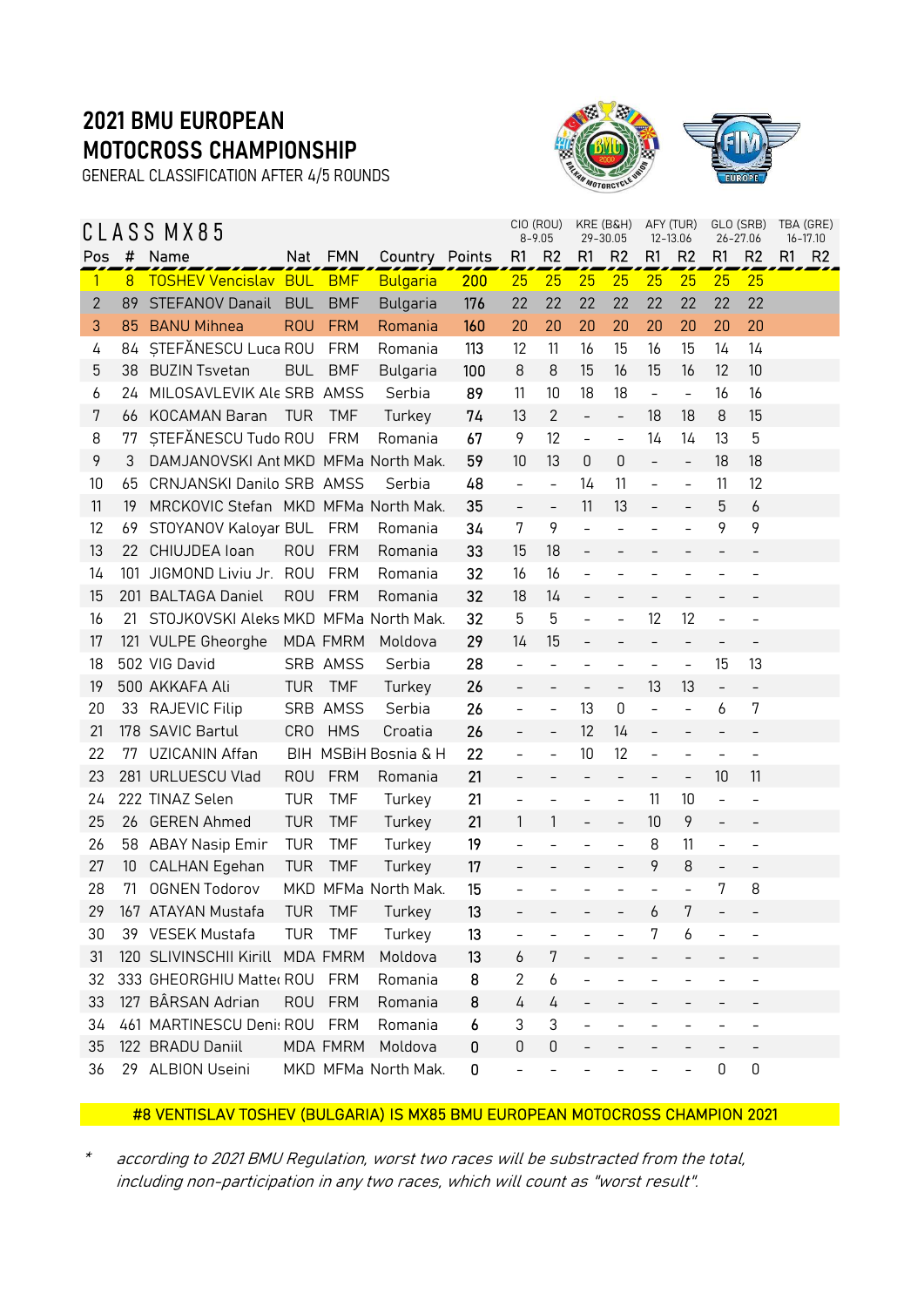GENERAL CLASSIFICATION AFTER 4/5 ROUNDS



|                |     | CLASS MX65                    |            | PAGE 1          |                 |            |                          | CIO (ROU)<br>$8 - 9.05$  | 29-30.05                 | KRE (B&H)                |                          | AFY (TUR)<br>12-13.06    |                          | GLO (SRB)<br>26-27.06    | TBA (GRE)<br>$16 - 17.10$ |                |
|----------------|-----|-------------------------------|------------|-----------------|-----------------|------------|--------------------------|--------------------------|--------------------------|--------------------------|--------------------------|--------------------------|--------------------------|--------------------------|---------------------------|----------------|
| Pos            | #   | Name                          | Nat        | <b>FMN</b>      | Country Points  |            | R1                       | R <sub>2</sub>           | R1                       | R <sub>2</sub>           | R1                       | R <sub>2</sub>           | R1                       | R <sub>2</sub>           | R1                        | R <sub>2</sub> |
| $\overline{1}$ |     | 96 TSANKOV Dani               | <b>BUL</b> | <b>BMF</b>      | <b>Bulgaria</b> | <b>188</b> | 16                       | 22                       | 25                       | 25                       | 25                       | 25                       | 25                       | 25                       |                           |                |
| $\mathbf{2}$   | 21  | <b>DUMITRU Sami</b>           | <b>ROU</b> | <b>FRM</b>      | Romania         | 178        | 25                       | 25                       | 22                       | 22                       | 20                       | 22                       | 22                       | 20                       |                           |                |
| 3              | 28  | SZOKE EROSS Mar ROU           |            | <b>FRM</b>      | Romania         | 152        | 15                       | 20                       | 13                       | 20                       | 22                       | 20                       | 20                       | 22                       |                           |                |
| 4              | 55  | <b>GUMENIUC Theodo ROU</b>    |            | <b>FRM</b>      | Romania         | 134        | 20                       | 15                       | 20                       | 16                       | 16                       | 16                       | 15                       | 16                       |                           |                |
| 5              | 110 | BĂLĂBAN Tudor                 | <b>ROU</b> | <b>FRM</b>      | Romania         | 111        | 12                       | 11                       | 15                       | 15                       | 15                       | 15                       | 13                       | 15                       |                           |                |
| 6              |     | 65 VUK Cajik                  |            | SRB AMSS        | Serbia          | 95         | $\overline{2}$           | 9                        | 18                       | 14                       | 13                       | 14                       | 12                       | 13                       |                           |                |
| 7              | 112 | OKUR Efe                      | <b>TUR</b> | <b>TMF</b>      | Turcia          | 81         | 10                       | 13                       | $\overline{\phantom{a}}$ | $\overline{\phantom{a}}$ | 18                       | 18                       | 16                       | 6                        |                           |                |
| 8              |     | 106 IOVIȚĂ Mark Luca          | <b>ROU</b> | <b>FRM</b>      | Romania         | 70         | 18                       | 16                       | $\qquad \qquad -$        | $\overline{\phantom{0}}$ | $\bar{\phantom{a}}$      | $\qquad \qquad -$        | 18                       | 18                       |                           |                |
| 9              | 9   | KOLNOOKOV Ana                 |            | SRB AMSS        | Serbia          | 62         | $\blacksquare$           | $\overline{\phantom{a}}$ | 16                       | 18                       | $\qquad \qquad -$        | $\overline{\phantom{a}}$ | 14                       | 14                       |                           |                |
| 10             | 30  | CÎRLIG Iulian                 |            | <b>MDA FMRM</b> | Moldova         | 40         | 20                       | 20                       | $\overline{a}$           | $\overline{a}$           | $\frac{1}{2}$            |                          |                          | $\frac{1}{2}$            |                           |                |
| 11             |     | 68 SARIAY Ahmet               | <b>TUR</b> | <b>TMF</b>      | Turcia          | 27         | $\bar{ }$                |                          | $\overline{\phantom{a}}$ | $\bar{\phantom{a}}$      | 14                       | 13                       | $\overline{\phantom{0}}$ |                          |                           |                |
| 12             |     | 128 PESUT Noel                |            | SRB AMSS        | Serbia          | 27         | $\frac{1}{2}$            | $\overline{\phantom{a}}$ | 14                       | 13                       | $\overline{a}$           | $\overline{\phantom{a}}$ |                          | $\qquad \qquad -$        |                           |                |
| 13             |     | 61 YILMAZ Kerem               | <b>TUR</b> | <b>TMF</b>      | Turcia          | 23         | $\bar{\phantom{a}}$      | $\overline{\phantom{0}}$ | $\overline{\phantom{a}}$ | $\bar{ }$                | 11                       | 12                       | $\qquad \qquad -$        | $\overline{\phantom{a}}$ |                           |                |
| 14             | 101 | <b>BAS Hasan</b>              | <b>TUR</b> | <b>TMF</b>      | Turcia          | 40         | $\overline{\phantom{0}}$ | $\overline{\phantom{a}}$ | $\overline{\phantom{a}}$ | $\overline{\phantom{0}}$ | 12                       | 11                       | 9                        | 8                        |                           |                |
| 15             | 50  | <b>MARIAN Daniel</b>          | <b>ROU</b> | <b>FRM</b>      | Romania         | 23         | 11                       | 12                       |                          |                          | $\bar{ }$                |                          |                          |                          |                           |                |
| 16             |     | 138 STOICHITU Vlad            | <b>ROU</b> | <b>FRM</b>      | Romania         | 23         | 13                       | 10                       |                          |                          | $\frac{1}{2}$            |                          | $\overline{a}$           | $\frac{1}{2}$            |                           |                |
| 17             | 3   | POPOVIC Andrej                |            | SRB AMSS        | Serbia          | 23         | $\overline{a}$           | $\overline{\phantom{a}}$ |                          | $\overline{\phantom{0}}$ | $\qquad \qquad -$        | $\overline{\phantom{a}}$ | 11                       | 12                       |                           |                |
| 18             | 25  | MUTAFCHIEV Nikol BUL          |            | <b>BMF</b>      | Bulgaria        | 21         | $\overline{\phantom{a}}$ | $\bar{\phantom{a}}$      |                          |                          | $\overline{\phantom{0}}$ | $\overline{\phantom{a}}$ | 10                       | 11                       |                           |                |
| 19             |     | 100 SENKALAYCI Berat TUR      |            | <b>TMF</b>      | Turcia          | 22         | 0                        | $\overline{2}$           | $\qquad \qquad -$        | $\qquad \qquad -$        | 10                       | 8                        | 1                        | 1                        |                           |                |
| 20             |     | 300 AKKAFA Mert               | TUR        | <b>TMF</b>      | Turcia          | 19         |                          |                          |                          | $\overline{a}$           | 9                        | 10                       | $\overline{a}$           | $\overline{\phantom{a}}$ |                           |                |
| 21             |     | 128 PESUT Noel                |            | SRB AMSS        | Serbia          | 18         |                          |                          |                          |                          | $\qquad \qquad -$        | $\overline{\phantom{a}}$ | 8                        | 10                       |                           |                |
| 22             |     | 525 SARI Berkay               | <b>TUR</b> | <b>TMF</b>      | Turcia          | 17         |                          |                          |                          | $\overline{a}$           | 8                        | 9                        |                          | $\frac{1}{2}$            |                           |                |
| 23             | 111 | SOKOLA Damjan                 |            | SRB AMSS        | Serbia          | 16         | $\qquad \qquad -$        | $\blacksquare$           | $\overline{\phantom{a}}$ | $\overline{\phantom{0}}$ |                          | $\overline{\phantom{0}}$ | 7                        | 9                        |                           |                |
| 24             | 6   | <b>TASEV Alexander</b>        | <b>BUL</b> | <b>BMF</b>      | Bulgaria        | 15         | 7                        | 8                        | $\overline{\phantom{0}}$ | $\overline{a}$           | $\overline{\phantom{0}}$ |                          |                          | $\overline{\phantom{a}}$ |                           |                |
| 25             |     | 56 PARASCHIV Victor ROU       |            | <b>FRM</b>      | Romania         | 15         | 14                       | 1                        | $\overline{\phantom{a}}$ |                          |                          |                          |                          |                          |                           |                |
| 26             |     | 314 CAKIR Enes                | TUR        | <b>TMF</b>      | Turcia          | 14         | $\overline{\phantom{0}}$ | $\overline{\phantom{a}}$ |                          | $\overline{\phantom{0}}$ | 7                        | 7                        | $\overline{a}$           | $\qquad \qquad -$        |                           |                |
| 27             |     | 58 PARASCHIV Horia ROU        |            | <b>FRM</b>      | Romania         | 14         | 0                        | 14                       |                          |                          |                          |                          |                          |                          |                           |                |
| 28             |     | 921 KRAJNOVIC Aleksa SRB AMSS |            |                 | Serbia          | 13         |                          |                          |                          |                          |                          |                          | 6                        | 7                        |                           |                |
| 29             |     | 15 TOKTAS Emre                |            | TUR TMF         | Turcia          | 12         |                          |                          |                          |                          | $\mathcal{L}$            | $\overline{a}$           |                          |                          |                           |                |
| 30             | 12  | CRĂCIUN Maximilia MDA FMRM    |            |                 | Moldova         | 12         | 5                        | 7                        |                          |                          |                          |                          |                          |                          |                           |                |
| 31             |     | 22 TSVETKOV Alexand BUL       |            | <b>BMF</b>      | Bulgaria        | 12         | 6                        | 6                        |                          |                          |                          |                          |                          |                          |                           |                |
| 32             |     | 136 SENCHEA David             | ROU        | <b>FRM</b>      | Romania         | 12         | 9                        | 3                        |                          |                          |                          |                          |                          |                          |                           |                |
| 33             |     | 155 SIMIC Damjan              |            | SRB AMSS        | Serbia          | 9          |                          |                          |                          |                          |                          |                          | 4                        | 5                        |                           |                |
| 34             |     | 600 YILDIZ Enes               | <b>TUR</b> | <b>TMF</b>      | Turcia          | 9          |                          |                          |                          |                          | 4                        | 5                        |                          | -                        |                           |                |
| 35             |     | 161 GEDIK Erol                | <b>TUR</b> | <b>TMF</b>      | Turcia          | 8          |                          |                          |                          |                          | 5                        | 3                        |                          | $\qquad \qquad -$        |                           |                |
| 36             |     | 146 KOZAK Mateja              |            | SRB AMSS        | Serbia          | 8          |                          |                          |                          |                          | $\overline{a}$           |                          | 5                        | 3                        |                           |                |
| 37             |     | 25 CIORICI Gheorghe           |            | <b>MDA FMRM</b> | Moldova         | 8          | 8                        | 0                        |                          |                          |                          |                          |                          |                          |                           |                |
| 38             |     | 422 PREOTEASA Daniel ROU FRM  |            |                 | Romania         | 7          | 3                        | 4                        |                          |                          |                          |                          |                          |                          |                           |                |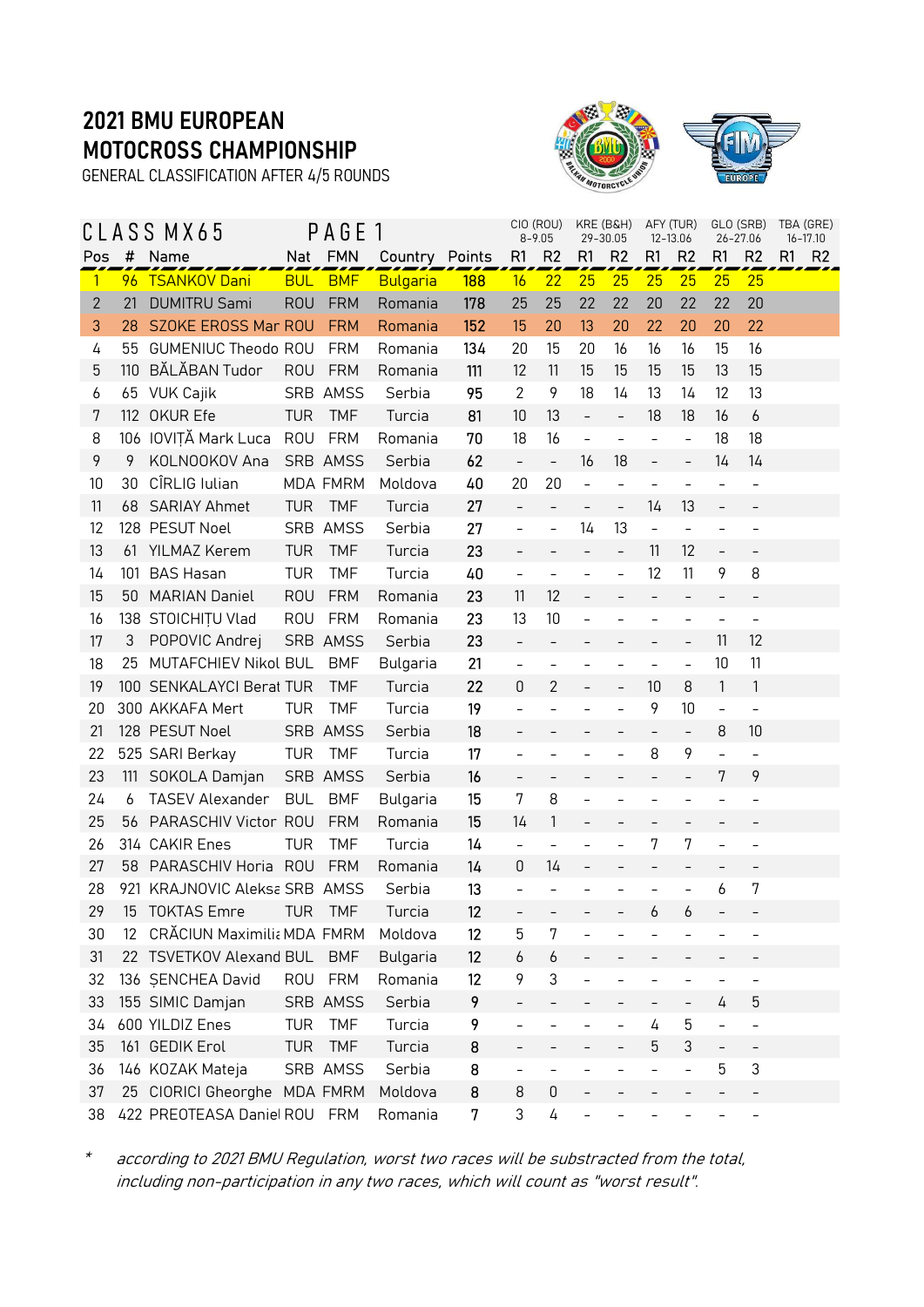GENERAL CLASSIFICATION AFTER 4/5 ROUNDS



|               |     | CLASS MX65                    |     | PAGE 2         |                 |        |                  | CIO (ROU)<br>$8 - 9.05$ |    | KRE (B&H)<br>29-30.05 |    | AFY (TUR)<br>12-13.06 |               | GLO (SRB)<br>26-27.06    |    | TBA (GRE)<br>$16 - 17.10$ |
|---------------|-----|-------------------------------|-----|----------------|-----------------|--------|------------------|-------------------------|----|-----------------------|----|-----------------------|---------------|--------------------------|----|---------------------------|
| Pos           | #   | Name                          |     | Nat FMN        | Country         | Points | R1               | <b>R2</b>               | R1 | R <sub>2</sub>        | R1 | R <sub>2</sub>        | R1            | R <sub>2</sub>           | R1 | R <sub>2</sub>            |
|               |     | 96 TSANKOV Dani               |     | <b>BUL BMF</b> | <b>Bulgaria</b> | 188    | 16               | -22                     | 25 | 25                    | 25 | 25                    | 25.           | -25                      |    |                           |
| $\mathcal{P}$ | 21  | <b>DUMITRU Sami</b>           | ROU | <b>FRM</b>     | Romania         | 178    | 25               | 25                      | 22 | 22                    | 20 | 22                    | 22            | -20                      |    |                           |
| 3             |     | 28 SZOKE EROSS Mar ROU FRM    |     |                | Romania         | 152    | 15 <sup>15</sup> | 20                      | 13 | 20                    | 22 | 20                    | -20.          | -22                      |    |                           |
|               |     |                               |     |                |                 |        |                  |                         |    |                       |    |                       |               |                          |    |                           |
| 39            | 8   | LAZOVIC Luka                  |     | SRB AMSS       | Serbia          | 6      |                  |                         |    |                       |    |                       | $\mathcal{P}$ | $\overline{4}$           |    |                           |
| 40            | -11 | LAZAREVIC Janko SRB AMSS      |     |                | Serbia          | 5      |                  |                         |    |                       |    |                       | 3             | $\overline{\phantom{a}}$ |    |                           |
| 41            |     | 312 BECZE CSILLAG Vil ROU FRM |     |                | Romania         | 5      | $\Omega$         | 5                       |    |                       |    |                       |               |                          |    |                           |
| 42            |     | 93 VESEK Elif                 | TUR | TMF            | Turcia          | 4      |                  |                         |    |                       | O  | 4                     |               |                          |    |                           |
| 43            | 7   | GUTANU Gheorghe MDA FMRM      |     |                | Moldova         | 4      | 4                | $\theta$                |    |                       |    |                       |               |                          |    |                           |
| 44            | 10  | <b>PAUWELS Giulia</b>         |     | ROU FRM        | Romania         |        |                  | 0                       |    |                       |    |                       |               |                          |    |                           |

#96 TSANKOV DANI (BULGARIA) IS MX65 BMU EUROPEAN MOTOCROSS CHAMPION 2021